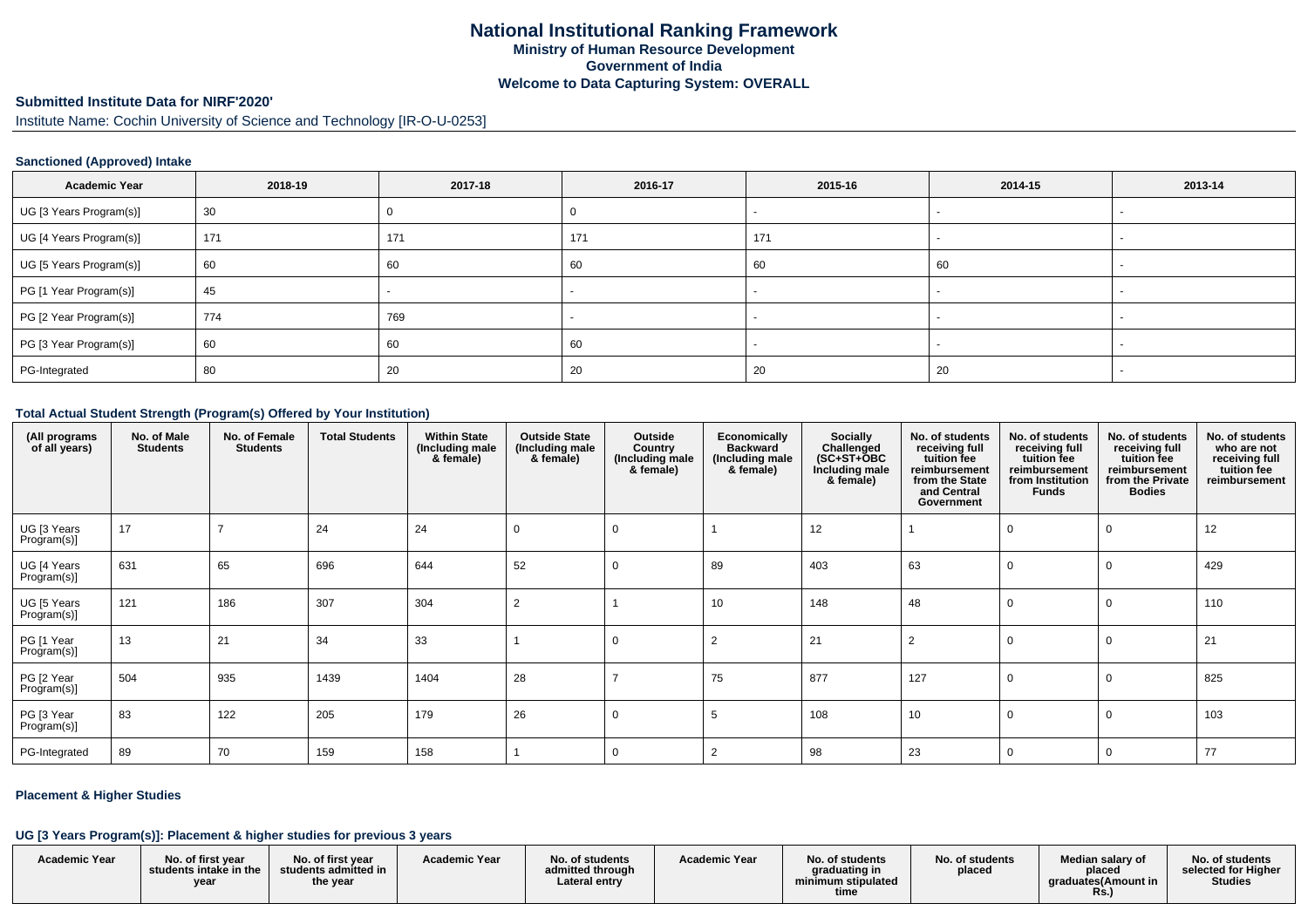| 2014-15 |  | 2015-16 | 2016-17 |  | 0(Zero) |  |
|---------|--|---------|---------|--|---------|--|
| 2015-16 |  | 2016-17 | 2017-18 |  | 0(Zero) |  |
| 2016-17 |  | 2017-18 | 2018-19 |  | O(Zero) |  |

# **UG [4 Years Program(s)]: Placement & higher studies for previous 3 years**

| <b>Academic Year</b> | No. of first year<br>students intake in the<br>year | No. of first vear<br>students admitted in<br>the year | <b>Academic Year</b> | No. of students<br>admitted through<br>Lateral entry | <b>Academic Year</b> | No. of students<br>graduating in<br>minimum stipulated<br>time | No. of students<br>placed | Median salary of<br>placed<br>graduates(Amount in<br><b>Rs.</b> ) | No. of students<br>selected for Higher<br><b>Studies</b> |
|----------------------|-----------------------------------------------------|-------------------------------------------------------|----------------------|------------------------------------------------------|----------------------|----------------------------------------------------------------|---------------------------|-------------------------------------------------------------------|----------------------------------------------------------|
| 2013-14              | 171                                                 | 171                                                   | 2014-15              |                                                      | 2016-17              | 97                                                             | 34                        | 480000(Four Lakhs<br>Eighty Thousand only)                        | 12                                                       |
| 2014-15              | 171                                                 | 167                                                   | 2015-16              |                                                      | 2017-18              | 125                                                            | 66                        | 350000(Three Lakhs<br>Fifty Thoisand)                             | 24                                                       |
| 2015-16              | 171                                                 | 156                                                   | 2016-17              |                                                      | 2018-19              | 115                                                            | 48                        | 450000(Four Lakhs<br>Fifty Thousand)                              | 17                                                       |

# **UG [5 Years Program(s)]: Placement & higher studies for previous 3 years**

| <b>Academic Year</b> | No. of first year<br>students intake in the<br>year | No. of first vear<br>students admitted in<br>the year | <b>Academic Year</b> | No. of students<br>admitted through<br>Lateral entry | <b>Academic Year</b> | No. of students<br>graduating in<br>minimum stipulated<br>time | No. of students<br>placed | Median salary of<br>placed<br>graduates(Amount in<br><b>Rs.)</b> | No. of students<br>selected for Higher<br>Studies |
|----------------------|-----------------------------------------------------|-------------------------------------------------------|----------------------|------------------------------------------------------|----------------------|----------------------------------------------------------------|---------------------------|------------------------------------------------------------------|---------------------------------------------------|
| 2012-13              | 47                                                  | 47                                                    | 2013-14              |                                                      | 2016-17              | 37                                                             |                           | O(Zero)                                                          |                                                   |
| 2013-14              | 60                                                  | 72                                                    | 2014-15              |                                                      | 2017-18              | -57                                                            |                           | O(Zero)                                                          |                                                   |
| $2014 - 15$          | 60                                                  | 58                                                    | 2015-16              |                                                      | 2018-19              | 58                                                             | 20                        | 350000(Three Lakh<br>Fifty Thousand only)                        |                                                   |

# **PG [1 Years Program(s)]: Placement & higher studies for previous 3 years**

| <b>Academic Year</b> | No. of first year<br>students intake in the<br>year | No. of first year<br>students admitted in<br>the year | <b>Academic Year</b> | No. of students graduating in minimum<br>stipulated time | No. of students<br>placed | Median salary of<br>placed<br>graduates(Amount in<br><b>Rs.)</b> | No. of students<br>selected for Higher<br><b>Studies</b> |
|----------------------|-----------------------------------------------------|-------------------------------------------------------|----------------------|----------------------------------------------------------|---------------------------|------------------------------------------------------------------|----------------------------------------------------------|
| 2016-17              | 15                                                  | 15                                                    | 2016-17              | 15                                                       |                           | O(Zero)                                                          |                                                          |
| 2017-18              | 45                                                  | 22                                                    | 2017-18              | 20                                                       |                           | O(Zero)                                                          |                                                          |
| 2018-19              | 45                                                  | 34                                                    | 2018-19              | 33                                                       |                           | O(Zero)                                                          |                                                          |

### **PG [2 Years Program(s)]: Placement & higher studies for previous 3 years**

| <b>Academic Year</b> | No. of first year<br>students intake in the<br>year | No. of first year<br>students admitted in<br>the year | <b>Academic Year</b> | No. of students graduating in minimum<br>stipulated time | No. of students<br>placed | Median salary of<br>placed<br>graduates(Amount in<br><b>Rs.)</b> | No. of students<br>selected for Higher<br><b>Studies</b> |
|----------------------|-----------------------------------------------------|-------------------------------------------------------|----------------------|----------------------------------------------------------|---------------------------|------------------------------------------------------------------|----------------------------------------------------------|
| 2015-16              | 697                                                 | 594                                                   | 2016-17              | 486                                                      | 83                        | 450000(Four Lakhs<br>Fifty Thousand only)                        | 76                                                       |
| 2016-17              | 763                                                 | 638                                                   | 2017-18              | 615                                                      | 157                       | 360000(Three Lakhs<br>Sixty Thousand only)                       | 69                                                       |
| 2017-18              | 769                                                 | 694                                                   | 2018-19              | 620                                                      | 150                       | 400000(Four Lakh<br>only)                                        | 57                                                       |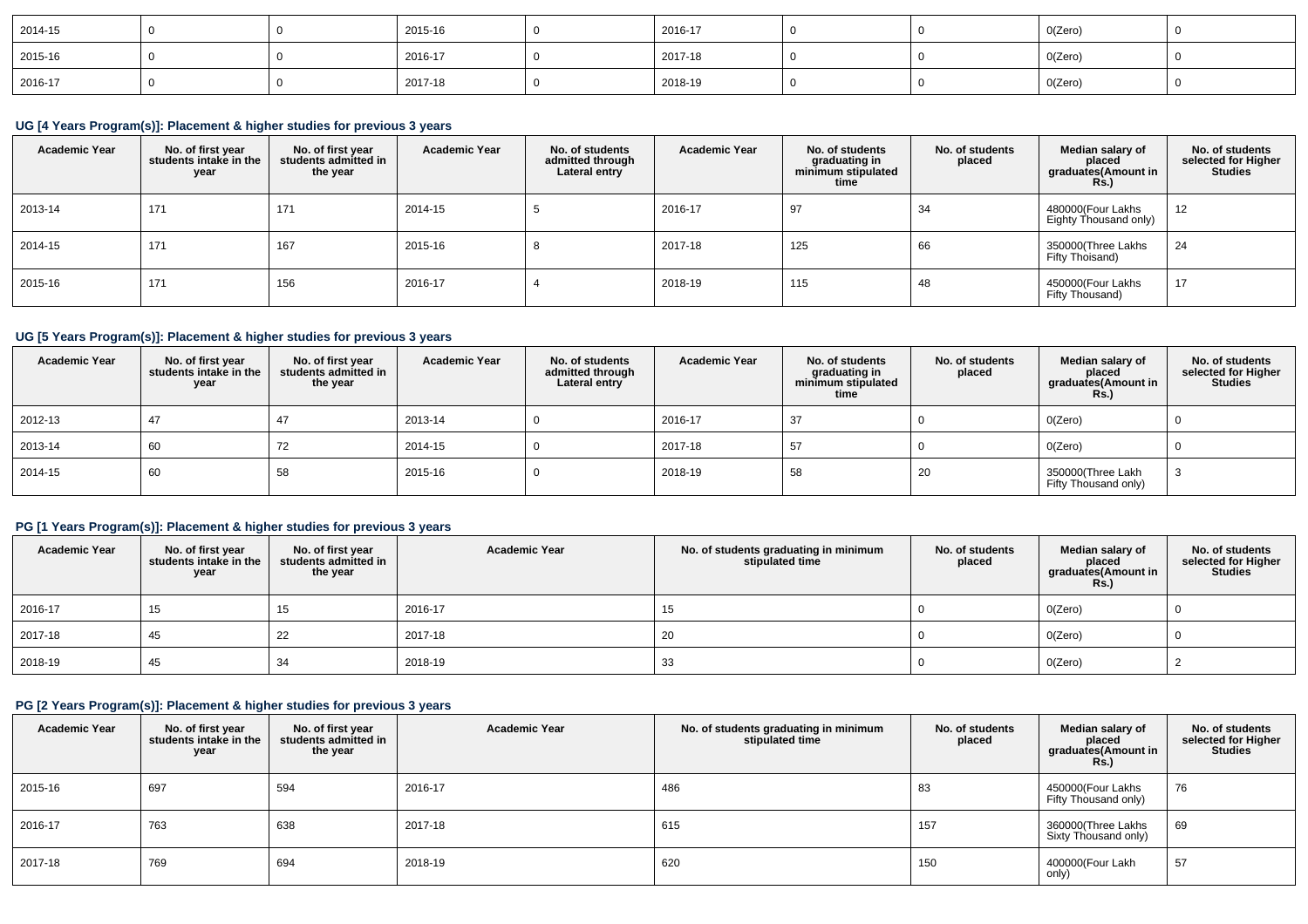#### **PG [3 Years Program(s)]: Placement & higher studies for previous 3 years**

| <b>Academic Year</b> | No. of first year<br>students intake in the<br>year | No. of first vear<br>students admitted in<br>the year | <b>Academic Year</b> | No. of students<br>admitted through<br>Lateral entry | <b>Academic Year</b> | No. of students<br>graduating in<br>minimum stipulated<br>time | No. of students<br>placed | Median salary of<br>placed<br>graduates(Amount in<br><b>Rs.)</b> | No. of students<br>selected for Higher<br><b>Studies</b> |
|----------------------|-----------------------------------------------------|-------------------------------------------------------|----------------------|------------------------------------------------------|----------------------|----------------------------------------------------------------|---------------------------|------------------------------------------------------------------|----------------------------------------------------------|
| 2014-15              | 60                                                  | 57                                                    | 2015-16              | 0                                                    | 2016-17              | 32                                                             | 16                        | 353000(Three Lakhs<br>Fifty Three Thousand<br>only)              |                                                          |
| 2015-16              | 60                                                  | 73                                                    | 2016-17              |                                                      | 2017-18              | 52                                                             | 15                        | 336000(Three Lakhs<br>Thirty Six Thousand<br>only)               | 12                                                       |
| 2016-17              | 60                                                  | 73                                                    | 2017-18              |                                                      | 2018-19              | 70                                                             | 31                        | 360000(Three Lakhs<br>Sixty Thousand only)                       |                                                          |

# **PG-Integrated [5 Years Program(s)]: Placement & higher studies for previous 3 years**

| <b>Academic Year</b> | No. of first year<br>students intake in the<br>year | No. of first vear<br>students admitted in<br>the year | <b>Academic Year</b> | No. of students graduating in minimum<br>stipulated time | No. of students<br>placed | Median salary of<br>placed<br>graduates(Amount in<br><b>Rs.)</b> | No. of students<br>selected for Higher<br><b>Studies</b> |
|----------------------|-----------------------------------------------------|-------------------------------------------------------|----------------------|----------------------------------------------------------|---------------------------|------------------------------------------------------------------|----------------------------------------------------------|
| 2012-13              | 20                                                  | 20                                                    | 2016-17              | 14                                                       |                           | O(Zero)                                                          |                                                          |
| 2013-14              | 20                                                  | 20                                                    | 2017-18              | 18                                                       |                           | 500000 (Five Lakh<br>only)                                       |                                                          |
| 2014-15              | 20                                                  | 21                                                    | 2018-19              | 15                                                       |                           | O(Zero)                                                          |                                                          |

#### **Ph.D Student Details**

| Ph.D (Student pursuing doctoral program till 2017-18; Students admitted in the academic year 2018-19 should not be entered here.) |                                                            |                       |         |  |  |  |  |
|-----------------------------------------------------------------------------------------------------------------------------------|------------------------------------------------------------|-----------------------|---------|--|--|--|--|
|                                                                                                                                   |                                                            | <b>Total Students</b> |         |  |  |  |  |
| Full Time                                                                                                                         |                                                            | 612                   |         |  |  |  |  |
| Part Time                                                                                                                         |                                                            | 359                   |         |  |  |  |  |
|                                                                                                                                   | No. of Ph.D students graduated (including Integrated Ph.D) |                       |         |  |  |  |  |
|                                                                                                                                   | 2018-19                                                    | 2017-18               | 2016-17 |  |  |  |  |
| Full Time                                                                                                                         | 77                                                         | 52<br>64              |         |  |  |  |  |
| Part Time                                                                                                                         | 97                                                         | 84                    | 77      |  |  |  |  |

### **Financial Resources: Utilised Amount for the Capital expenditure for previous 3 years**

| <b>Academic Year</b>           | 2018-19                                                                                       | 2017-18                                                                                              | 2016-17                                                                                         |
|--------------------------------|-----------------------------------------------------------------------------------------------|------------------------------------------------------------------------------------------------------|-------------------------------------------------------------------------------------------------|
|                                | <b>Utilised Amount</b>                                                                        | <b>Utilised Amount</b>                                                                               | <b>Utilised Amount</b>                                                                          |
|                                |                                                                                               | Annual Capital Expenditure on Academic Activities and Resources (excluding expenditure on buildings) |                                                                                                 |
| Library                        | 11327391 (One Crore Thirteen Lakh Twenty Seven Thousand<br>Three Hundred and Ninety One only) | 46453374 (Four Crore Sixty Four Lakh Fifty Three Thousand<br>Three Hundred and Seventy Four only)    | 25668712 (Two Crore Fifty Six Lakh Sixty Eight Thousand<br>Seven Hundred and Twelve only)       |
| New Equipment for Laboratories | 29046000 (Two Crore Ninety Lakh Forty Six Thousand only)                                      | 116277566 (Eleven Crore Sixty Two Lakh Seventy Seven<br>Thousand Five Hundred and Sixty Six only)    | 67381172 (Six Crore Seventy Three Lakh Eighty One<br>Thousand One Hundred and Seventy Two only) |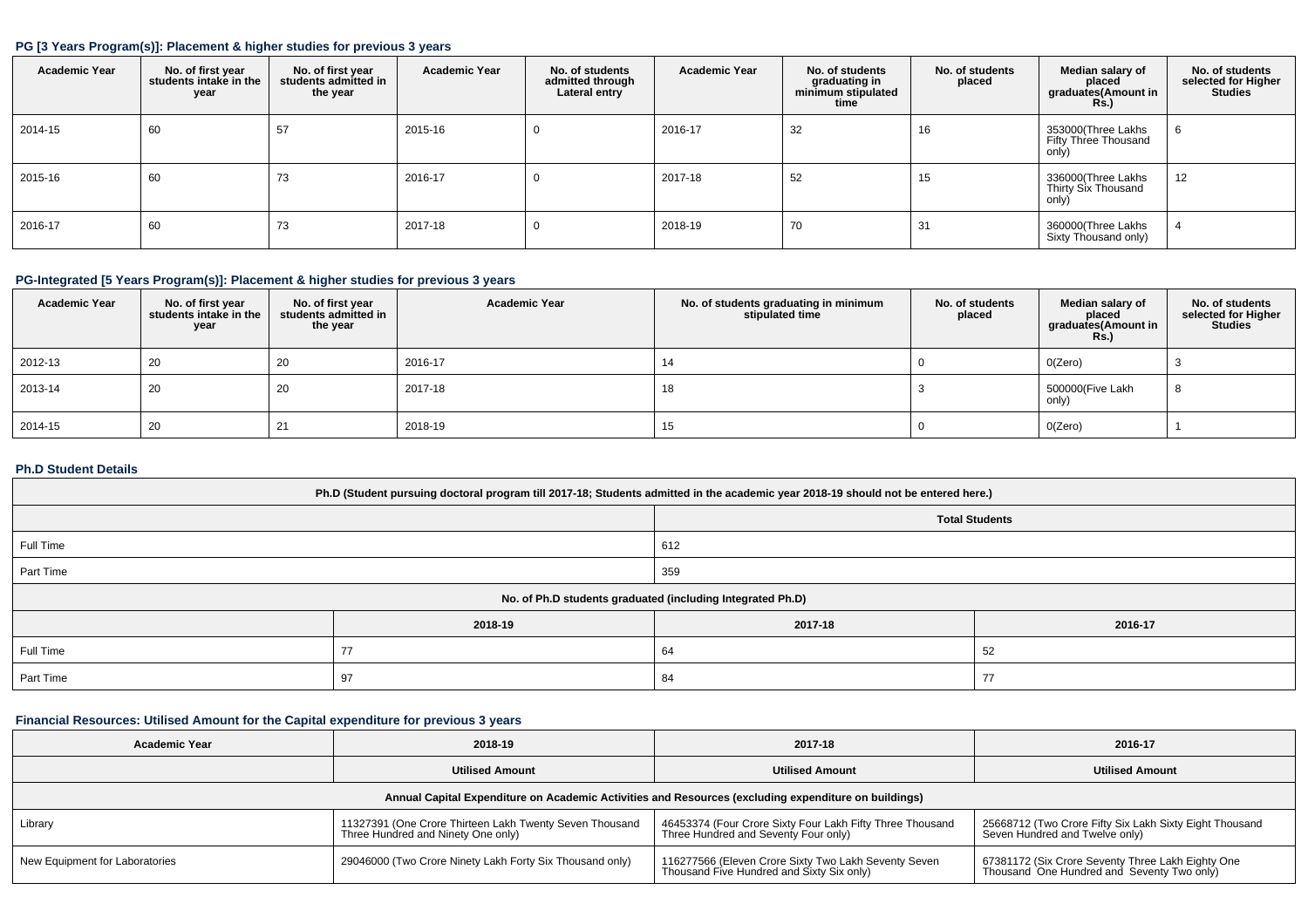| Engineering Workshops                                      | I 3000000 (Thirty Lakh only)                           | $0$ (Zero)                                              | 0 (Zero)                                                  |
|------------------------------------------------------------|--------------------------------------------------------|---------------------------------------------------------|-----------------------------------------------------------|
| Other expenditure on creation of Capital Assets (excluding | 25962771 (Two Crore Fifty Nine Lakh Sixty Two Thousand | 14403965 (One Crore Forty Four Lakh Three Thousand Nine | 32952079 (Three Crore Twenty Nine Lakh Fifty Two Thousand |
| expenditure on Land and Building)                          | Seven Hundred and Seventy One only)                    | Hundred and Sixty Five only)                            | and Seventy Nine only)                                    |

# **Financial Resources: Utilised Amount for the Operational expenditure for previous 3 years**

| <b>Academic Year</b>                                                                                                                                                                            | 2018-19                                                                                                   | 2017-18                                                                                     | 2016-17                                                                                              |  |  |  |  |  |
|-------------------------------------------------------------------------------------------------------------------------------------------------------------------------------------------------|-----------------------------------------------------------------------------------------------------------|---------------------------------------------------------------------------------------------|------------------------------------------------------------------------------------------------------|--|--|--|--|--|
|                                                                                                                                                                                                 | <b>Utilised Amount</b>                                                                                    | <b>Utilised Amount</b>                                                                      | <b>Utilised Amount</b>                                                                               |  |  |  |  |  |
| <b>Annual Operational Expenditure</b>                                                                                                                                                           |                                                                                                           |                                                                                             |                                                                                                      |  |  |  |  |  |
| Salaries (Teaching and Non Teaching staff)                                                                                                                                                      | 712335745 (Seventy One Crore Twenty Three Lakh Thirty Five<br>Thousand Seven Hundred and Forty Five only) | 440880118 (Forty Four Crore Eight Lakh Eighty Thousand One<br>Hundred and Eighteen only)    | 429671919 (Forty Two Crore Ninety Six Lakh Seventy One<br>Thousand Nine Hundred and Nineteen Only)   |  |  |  |  |  |
| Maintenance of Academic Infrastructure or consumables and<br>other running expenditures (excluding maintenance of hostels<br>and allied services, rent of the building, depreciation cost, etc) | 5053324 (Fifty Lakh Fifty Three Thousand Three Hundred and<br>Twenty Four only)                           | 110973141 (Eleven Crore Nine Lakh Seventy Three Thousand<br>One Hundred and Forty One only) | 113338668 (Eleven Crore Thirty Three Lakh Thirty Eight<br>Thousand Six Hundred and Sixty Eight only) |  |  |  |  |  |
| Seminars/Conferences/Workshops                                                                                                                                                                  | <sup>1</sup> 3243961 (Thirty Two Lakh Forty Three Thousand Nine<br>Hundred and Sixty One only)            | 15617166 (One Crore Fifty Six Lakh Seventeen Thousand One<br>Hundred and Sixty Six only)    | 8912380 (Eighty Nine Lakh Twelve Thousand Three Hundred<br>and Eighty only)                          |  |  |  |  |  |

**IPR**

| Calendar year            | 2018 | 2017 | 2016 |  |
|--------------------------|------|------|------|--|
| No. of Patents Published |      |      |      |  |
| No. of Patents Granted   |      |      |      |  |

# **Sponsored Research Details**

| <b>Financial Year</b>                    | 2018-19                                                                                | 2017-18                                                                         | 2016-17                                                                                |
|------------------------------------------|----------------------------------------------------------------------------------------|---------------------------------------------------------------------------------|----------------------------------------------------------------------------------------|
| Total no. of Sponsored Projects          | 137                                                                                    | 121                                                                             | 122                                                                                    |
| Total no. of Funding Agencies            |                                                                                        | 24                                                                              | 10.                                                                                    |
| Total Amount Received (Amount in Rupees) | 131896342                                                                              | 195106185                                                                       | 232602796                                                                              |
| Amount Received in Words                 | Thirteen Crores Eighteen Lakhs Ninety Six Thousand Three<br>Hundred and Forty Two only | Nineteen Crore Fifty One Lakhs Six Thousand One Hundred<br>and Eighty Five only | Twenty Three Crores Twenty Six Lakhs Two Thousand Seven<br>Hundred and Ninety Six Only |

# **Consultancy Project Details**

| <b>Financial Year</b>                    | 2018-19                                                                   | 2017-18                                                                                | 2016-17                                                               |
|------------------------------------------|---------------------------------------------------------------------------|----------------------------------------------------------------------------------------|-----------------------------------------------------------------------|
| Total no. of Consultancy Projects        | 848                                                                       | 348                                                                                    | 293                                                                   |
| Total no. of Client Organizations        | 1592                                                                      | 345                                                                                    | 286                                                                   |
| Total Amount Received (Amount in Rupees) | 5244353                                                                   | 19554775                                                                               | 8407175                                                               |
| Amount Received in Words                 | Fifty Two Lakhs Forty Four Thousand Three Hundred and Fifty<br>Three only | One Crore Ninety Five Lakhs Fifty Four Thousand Seven<br>Hundred and Seventy Five only | Eighty Four Lakhs Seven Thousand One Hundred and Seventy<br>Five only |

# **Executive Development Program/Management Development Programs**

| -ınan | 2018-19 | <b>004746</b><br><b>2017-18</b> | 0.01017<br>2016-17 |
|-------|---------|---------------------------------|--------------------|
|-------|---------|---------------------------------|--------------------|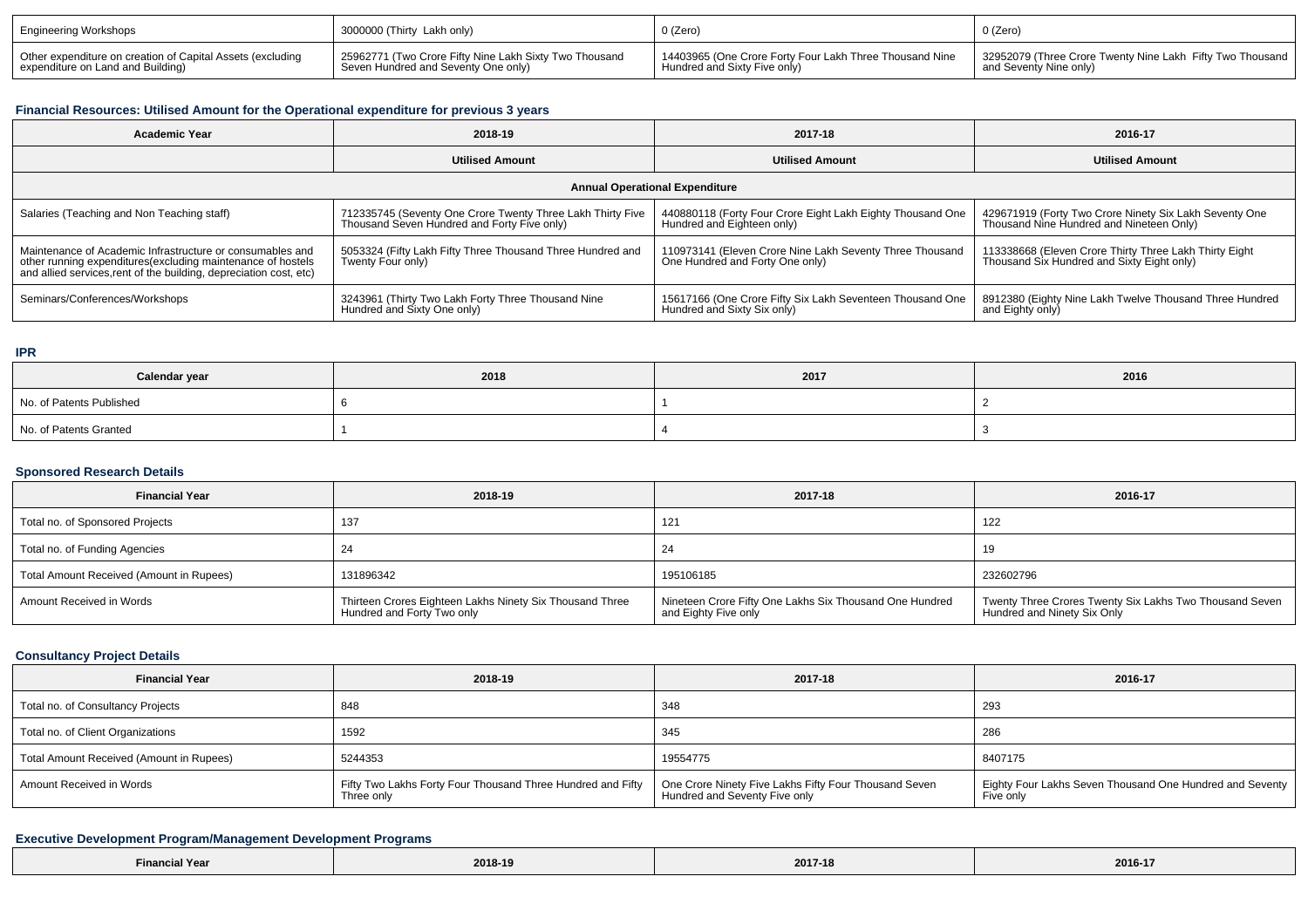| Total no. of Executive Development Programs/ Management<br>Development Programs   |                                                         |                                                     |                                                                       |
|-----------------------------------------------------------------------------------|---------------------------------------------------------|-----------------------------------------------------|-----------------------------------------------------------------------|
| Total no. of Participants                                                         | -65                                                     | -50                                                 |                                                                       |
| Total Annual Earnings (Amount in Rupees)(Excluding Lodging<br>& Boarding Charges) | 1023750                                                 | 787500                                              | 538228                                                                |
| Total Annual Earnings in Words                                                    | Ten Lakhs Twenty Three Thousand Seven Hundred and Fifty | Seven Lakhs Eighty Seven Thousand Five Hundred only | Five Lakhs Thirty Eight Thousand Two Hundred and Twenty<br>Eight only |

# **PCS Facilities: Facilities of physically challenged students**

| 1. Do your institution buildings have Lifts/Ramps?                                                                                                        | Yes, more than 80% of the buildings |
|-----------------------------------------------------------------------------------------------------------------------------------------------------------|-------------------------------------|
| 2. Do your institution have provision for walking aids, includingwheelchairs and transportation from one building to another for<br>handicapped students? | Yes                                 |
| 3. Do your institution buildings have specially designed toilets for handicapped students?                                                                | Yes, more than 80% of the buildings |

#### **Awards Details**

| 1. How many faculty member of your institution have received highly reputed national/international awards/recognition from central<br>government agencies in the previous academic year 2018-19 |                     |                                                                                                                          | 13                                                                                                             |                                                         |                                          |                            |                               |                               |                              |
|-------------------------------------------------------------------------------------------------------------------------------------------------------------------------------------------------|---------------------|--------------------------------------------------------------------------------------------------------------------------|----------------------------------------------------------------------------------------------------------------|---------------------------------------------------------|------------------------------------------|----------------------------|-------------------------------|-------------------------------|------------------------------|
| Srno                                                                                                                                                                                            | Name of the Faculty | Name of the Award                                                                                                        | Name of the Central<br>government<br>agency/international<br>agencies from where<br>award has been<br>received | Address of the<br>Agency giving award                   | <b>Contact Email ID of</b><br>the Agency | Year of receiving<br>award | Email ID of the<br>faculty    | Contact no. of the<br>faculty | Is it<br>Fellowship?(Yes/No) |
|                                                                                                                                                                                                 | Supriya M H         | CMI level three Award<br>in First Line<br>Management                                                                     | Chartered<br>Management Institute                                                                              | Management House,<br>Cottingham Road, UK                | press.office@manager<br>s.org.uk         | 2018                       | supriyadoe@gmail.co           | 9947379396                    | <b>No</b>                    |
| 2                                                                                                                                                                                               | Balakrishna N       | Distinguished<br>Researcher in the<br>Annual Convention of<br>Indian Society for<br>Probability and<br><b>Statistics</b> | Maharshi Dayanand<br>University                                                                                | Delhi Bypass, Rohtak,<br>Haryana                        | no@gmail.com                             | 2018                       | nb@cusat.ac.in                | 9446605682                    | No                           |
| 3                                                                                                                                                                                               | Ratheesh Kumar R T  | NASA Postdoc or<br>Visiting faculty Award                                                                                | <b>NASA MDAP</b><br>Programme University<br>of Kentucky                                                        | Lexington, Kentucky                                     | ukpr@lsv.uky.edu                         | 2019                       | ratheesh.geo@gmail.c<br>om    | 8078123690                    | Yes                          |
| $\overline{4}$                                                                                                                                                                                  | Rajesh P Nair       | Best paper Award for<br>Structural analysis of<br>NFRP composite boat<br>hull using finite<br>element method             | Indian Institute of<br><b>Technology Madras</b>                                                                | Indian Institute of<br>Technology Madras,<br>Chennai    | registrar@iitm.ac.in                     | 2019                       | rajeshpnair@cusat.ac.i<br>n   | 9744297106                    | <b>No</b>                    |
| 5                                                                                                                                                                                               | Mavoothu D          | Dewang Mehta<br>National Education<br>Leadership Award                                                                   | <b>Business School</b><br>Affaire                                                                              | <b>Business School</b><br>Affaire, S.V. Road,<br>Mumbai | secretariat@bschoolaff<br>aire.com       | 2019                       | mavoothu@rediffmail.c<br>om   | 9400076884                    | <b>No</b>                    |
| 6                                                                                                                                                                                               | Vanaja k            | Satabdi Puraskar                                                                                                         | Bihar Hindi Sahitya<br>Sammelan                                                                                | Kadamkuan, Patna.<br>Bihar                              | bhsspatna@gmail.com                      | 2019                       | vanaja.krevathy@qmai<br>I.com | 9495839796                    | <b>No</b>                    |
| $\overline{7}$                                                                                                                                                                                  | Vanaja K            | Non Hindi Speaking<br>Hindi Writing Award                                                                                | The Ministry of Human<br>Resource<br>Development                                                               | Shastri Bhawan, New<br>Delhi                            | secy.sel@nic.in                          | 2019                       | vanaja.krevathy@gmai<br>I.com | 9495839796                    | No                           |
| 8                                                                                                                                                                                               | Jayaraj M K         | Dr S Vasudev Award                                                                                                       | Kerala State Council<br>for Science<br>Technology and<br>Environment                                           | Sasthra Bhavan.<br>Pattom.<br>Thiruvananthapuram,       | mail.kscste@kerala.go<br>v.in            | 2019                       | mkj@cusat.ac.in               | 9447972704                    | <b>No</b>                    |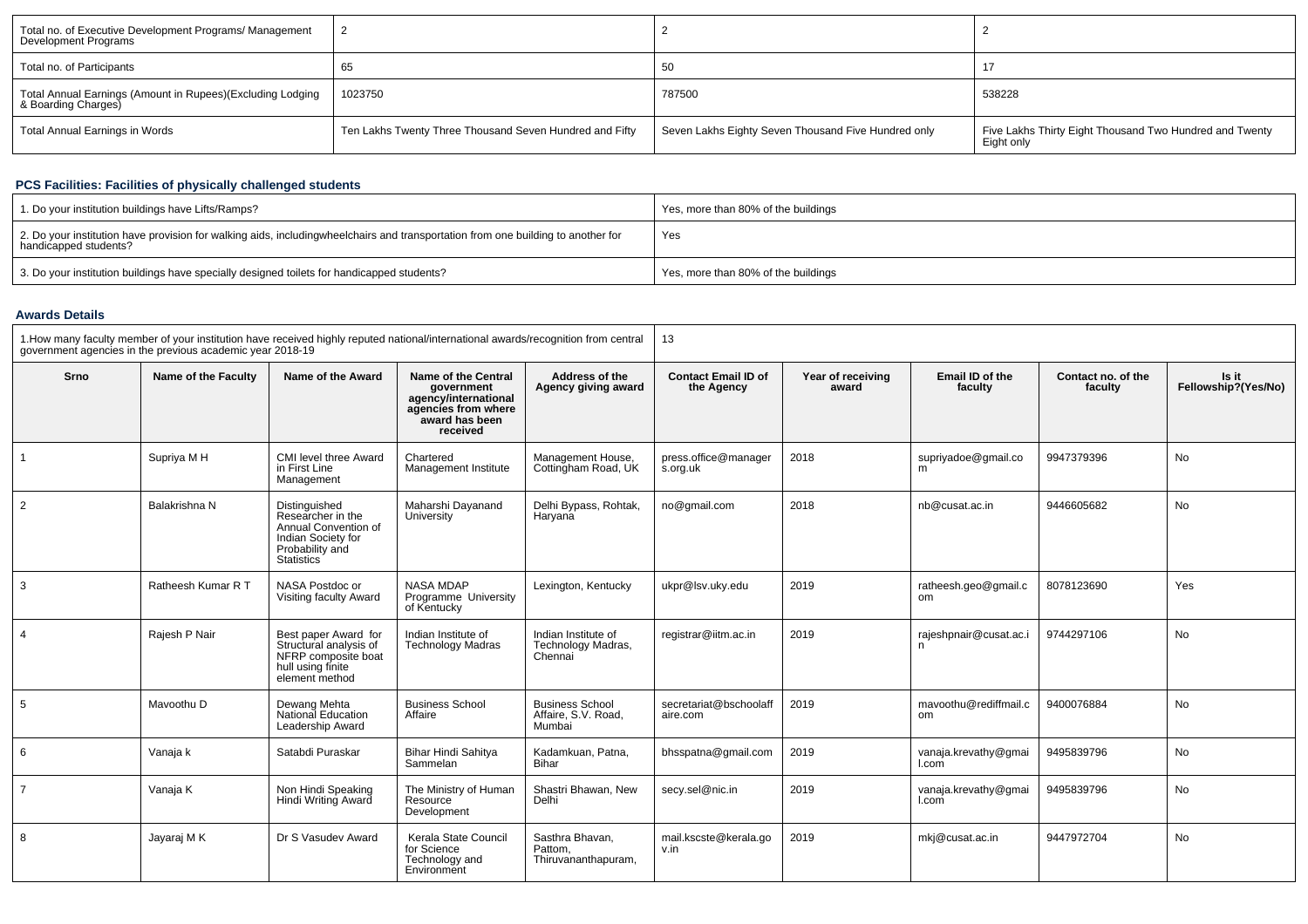| 9              | Jayaraj M K                                | The Materials<br>Research Society of<br>India Medal                                                                                                     | The Materials<br>Research Society of<br>India                                                                | Materials Research<br>Society of India, Indian<br>Institute of Science,<br>Bangalore                                                           | office@mrsi.org.in                                | 2019                                     | mkj@cusat.ac.in              | 9447972704                              | No                            |  |
|----------------|--------------------------------------------|---------------------------------------------------------------------------------------------------------------------------------------------------------|--------------------------------------------------------------------------------------------------------------|------------------------------------------------------------------------------------------------------------------------------------------------|---------------------------------------------------|------------------------------------------|------------------------------|-----------------------------------------|-------------------------------|--|
| 10             | Madhu S Nair                               | Best Paper Award for<br>A Machine Learning<br>Approach for Fast<br>Mode Decision in<br><b>HEVC Intra Prediction</b><br>based on Statistical<br>Features | Fourth International<br>Symposium on<br>Intelligent Systems<br>Technologies and<br>Applications              | PES Institute of<br>Technology (South<br>Campus), Bangalore                                                                                    | ista.symposium@gmail<br>.com                      | 2018                                     | msn@cusat.ac.in              | 9447364158                              | No                            |  |
| 11             | Bijoy A Jose                               | <b>Best Paper Award</b><br>Face tracking robot<br>testbed for<br>performance<br>assessment of<br>machine learning<br>techniques                         | The Seventh<br>International<br>Conference on Smart<br>Computing and<br>Communication                        | Curtin University,<br>Malaysia                                                                                                                 | icscc.malaysia@gmail.<br>com                      | 2018                                     | bijoyjose@cusat.ac.in        | 9900634422                              | No                            |  |
| 12             | Bijoy A Jose                               | National Cyber security<br>Challenge Winner                                                                                                             | Cyber Security<br>Awareness Week                                                                             | NYU TANDON<br>SCHOOL OF<br>ENGINEERING, New<br>York, USA                                                                                       | csaw-info@nyu.edu                                 | 2018                                     | bijoyjose@cusat.ac.in        | 9900634422                              | No                            |  |
| 13             | Sivaprasad k                               | Best Paper Award for<br>Standardisation of<br>Design of Fishing<br>Vessels in India                                                                     | Indian Institute of<br><b>Technology Madras</b>                                                              | Indian Institute of<br>Technology Madras,<br>Chennai                                                                                           | tppro@iitm.ac.in                                  | 2019                                     | sivachinta1965@gmail.<br>com | 9349265677                              | No                            |  |
|                |                                            |                                                                                                                                                         | 2. How many students of your institution have won international awards in the previous academic year 2018-19 |                                                                                                                                                | 24                                                |                                          |                              |                                         |                               |  |
| Srno           | Name of the<br>Student/Name of the<br>Team | <b>Enrolment Number</b>                                                                                                                                 | Name of the Award                                                                                            | Name of International<br><b>Institution/Organisati</b><br>on from where the                                                                    | Address of the<br>Agency giving award             | <b>Contact Email ID of</b><br>the Agency | Year of receiving<br>award   | Email ID of the<br>faculty              | Contact no. of the<br>faculty |  |
|                |                                            |                                                                                                                                                         |                                                                                                              | award has been<br>received                                                                                                                     |                                                   |                                          |                              |                                         |                               |  |
| -1             | Renjith R                                  | 5271                                                                                                                                                    | Best Paper Award for<br>Structural Analysis of<br>NFRP composite boat<br>hull using Finite<br>Element Method | SMDC Conference<br>IIT Madras                                                                                                                  | Indian Institute of<br>Technology, Madras         | tppro@iitm.ac.in                         | 2018                         | renjith499@gmail.com                    | 9496230640                    |  |
| $\overline{2}$ | Deepa Mathew                               | 5616                                                                                                                                                    | <b>Bugs out Winner</b><br>Award                                                                              | <b>Tequest Programme</b><br>held in<br>Instrumentation<br>Department                                                                           | Department of<br>Instrumentation,<br><b>CUSAT</b> | instrumentation@cusat<br>.ac.in          | 2019                         | deepam@cusat.ac.in                      | 8281535120                    |  |
| 3              | Akhil P                                    | 5662                                                                                                                                                    | <b>Bugs out Winner</b><br>Award                                                                              | Tequest Programme<br>held in Instrumentation<br>Department                                                                                     | Department of<br>Instrumentation,<br><b>CUSAT</b> | instrumentation@cusat<br>.ac.in          | 2019                         | akhil@cusat.ac.in                       | 9645925138                    |  |
| $\overline{4}$ | Gisha C G                                  | 5783                                                                                                                                                    | <b>Bugs out Winner</b><br>Award                                                                              | Tequest Programme<br>held in Department of<br>Instrumentation                                                                                  | Department of<br>Instrumentation,<br><b>CUSAT</b> | instrumentation@cusat<br>.ac.in          | 2019                         | gisha.cg@cusat.ac.in                    | 9400253420                    |  |
|                | Sruthi Dinesh                              | 5364                                                                                                                                                    | Best Paper Award for<br>A Compact Dual Band<br>Slotted Patch Antenna<br>for five G Applications              | <b>IEEE Second</b><br>International<br>Conference on Recent<br>Advances in<br>Engineering and<br>Technology held in<br><b>SKCET Coimbatore</b> | <b>SKCET Coimbatore</b>                           | info@skcet.ac.in                         | 2019                         | sruthidinesh11@gmail. 7012376375<br>com |                               |  |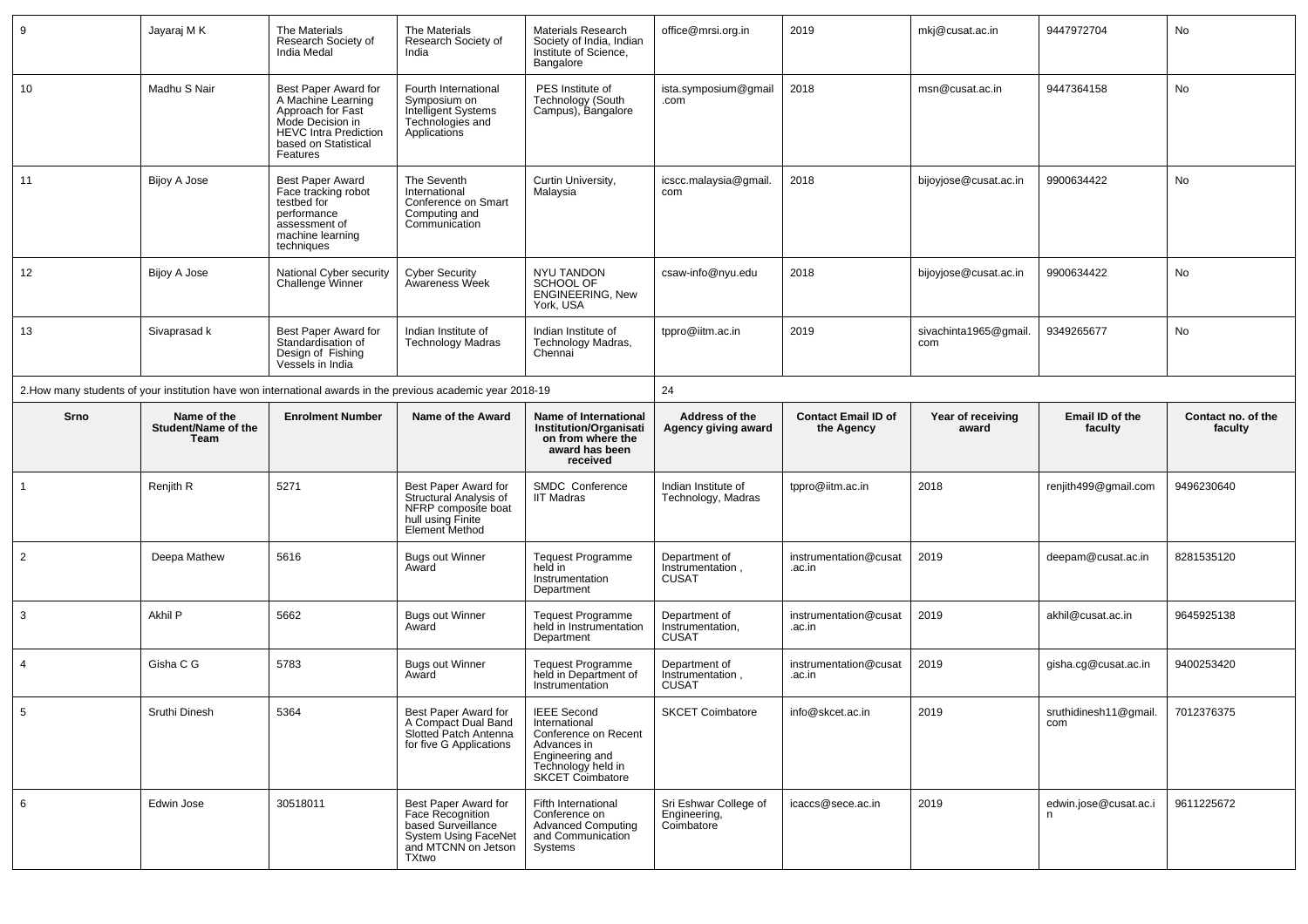| 7  | Surejya Suresh   | 17ELMT028 | Best Paper Award for<br>Sign Language<br>Recognition System<br><b>Using Deep Neural</b><br><b>Network</b>                                                                                  | Fifth International<br>Conference on<br><b>Advanced Computing</b><br>and Communication<br>Systems | Sri Eshwar College of<br>Engineering,<br>Coimbatore              | icaccs@sece.ac.in         | 2019 | surejyaa@gmail.com                     | 8943727200 |
|----|------------------|-----------|--------------------------------------------------------------------------------------------------------------------------------------------------------------------------------------------|---------------------------------------------------------------------------------------------------|------------------------------------------------------------------|---------------------------|------|----------------------------------------|------------|
| 8  | Athira P P       | 5434      | Best Paper Award for<br>Molecular<br>characterisation of<br>Antimicrobial peptide<br>Hepcidin from<br><b>Burrowing Goby</b><br>Trypauchen vagina                                           | International<br>conference on Benthos                                                            | Cochin University of<br>Science And<br>Technology, Kochi         | registrar@cusat.ac.in     | 2019 | athirapp143@gmail.co<br>m              | 8157868092 |
| 9  | Anooja V V       | 5412      | Best paper award for<br>Molecular<br>characterization of a<br>Histone derived<br>peptide from the Zig<br>zag Eel<br>Mastacembelus<br>armatus                                               | International<br>conference on Benthos                                                            | Cochin University of<br>Science and<br>Technology, Kochi         | registrar@cusat.ac.in     | 2019 | anoo29ja29@gmail.co<br>m               | 8086493212 |
| 10 | Anjali S Mohan   | 5699      | Phage diversity along<br>the transition zone of<br>Kongsfjorden Arctic A<br>metagenomics study                                                                                             | International<br>conference on Benthos                                                            | Cochin University of<br>Science and<br>Technology, Kochi         | registrar@cusat.ac.in     | 2019 | anjusal310@gmail.co<br>m               | 9562372821 |
| 11 | Jima M           | 5170      | Best paper award for<br>Benthic faunal<br>Assemblage in the<br>Arctic Krossfjorden<br>Ecosystem                                                                                            | International<br>Conference on<br>Benthos                                                         | Cochin University of<br>Science and<br>Technology, Kochi         | registrar@cusat.ac.in     | 2019 | jimajayan@gmail.com                    | 9495260269 |
| 12 | Krishnapriya P P | 5418      | Best paper award for<br>Meiobenthic<br>nematodes as a key<br>contributor of carbon<br>sequestration in Arctic<br>benthic system                                                            | International<br>Conference on<br>Benthos                                                         | Cochin University of<br>Science and<br>Technology, Kochi         | registrar@cusat.ac.in     | 2019 | Krishnapriyaparamesw<br>aran@gmail.com | 7592829911 |
| 13 | Gilbert M George | 17MGMS204 | Prof Jegdeo Singh and<br>Dr S Balkrishan<br><b>Memorial Grant Award</b>                                                                                                                    | Indian Geophysical<br>Union                                                                       | Federation of Indian<br>Geosciences<br>Association,<br>Hyderabad | director@nias.res.in      | 2019 | georgegilbertm@gmail.<br>com           | 8281953403 |
| 14 | Shijin K K       | 17MGMS208 | Prof Jegdeo Singh<br>and Dr S Balkrishan<br><b>Memorial Grant Award</b>                                                                                                                    | Indian Geophysical<br>Union                                                                       | Federation of Indian<br>Geosciences<br>Association,<br>Hyderabad | director@nias.res.in      | 2019 | shijingovind007@gmail<br>.com          | 9562584160 |
| 15 | Zeba Nezrin      | 5958      | Best paper award for<br>PALEO FIT<br><b>RECONSTRUCTION</b><br>OF INDIA SRILANKA<br>AND ANTARTICA AT<br><b>DIFFERENT AGES</b>                                                               | Department of Marine<br>Geology and<br>Geophysics                                                 | Department of Marine<br>Geology &<br>Geophysics, CUSAT           | marinegeo@cusat.ac.i<br>n | 2019 | zebanezrin47@gmail.c<br>om             | 9995700027 |
| 16 | Sritha K S       | 5182      | Best poster award for<br>Physiochemical<br>characterization<br>reveals of newly<br>isolated lytic<br>bacteriophage as a<br>candidate for phage<br>therapy against<br>pathogenic Salmonella | Department of<br>Biotechnology                                                                    | Department of<br>Biotechnology, CUSAT                            | biotech@cusat.ac.in       | 2019 | srithaks@gmail.com                     | 9400523745 |
| 17 | Nimitha John     | 4577      | Best PhD Thesis<br>Award for Bivariate<br>Cointegrating Time<br>Series with Non<br><b>Gaussian Errors</b>                                                                                  | Indian Society for<br>Probability and<br>Statistics                                               | Tirupati, Andhra<br>Pradesh                                      | contactus@isps.org.in     | 2019 | nimitha.tj@gmail.com                   | 994655273  |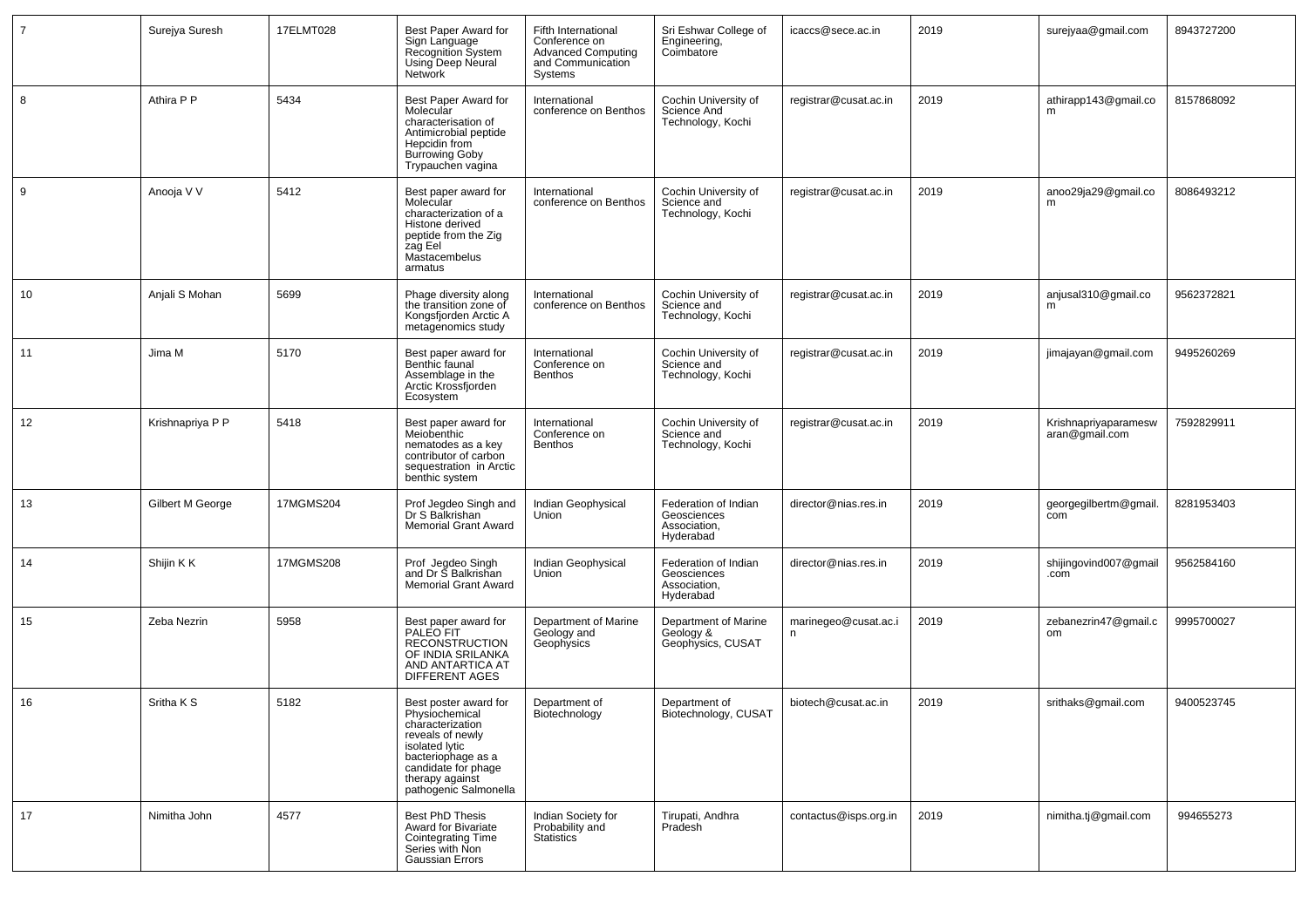| 18 | Himanshu Pokhriyal | 5665      | Best Paper Award for<br>Bootstrap Prediction<br>intervals for<br>Autoregressive<br><b>Conditional Duration</b><br>Models | Indian Society for<br>Probability and<br>Statistics              | Tirupati, Andhra<br>Pradesh                                                                     | contactus@isps.org.in | 2019 | hpokhriyal1908@gmail<br>.com  | 8921082140 |
|----|--------------------|-----------|--------------------------------------------------------------------------------------------------------------------------|------------------------------------------------------------------|-------------------------------------------------------------------------------------------------|-----------------------|------|-------------------------------|------------|
| 19 | Anu Susan George   | 17STMS006 | First prize in ISPS MSc<br><b>Student Project</b><br><b>Competition Award</b>                                            | Indian Society for<br>Probability and<br><b>Statistics</b>       | Tirupati, Andhra<br>Pradesh,                                                                    | contactus@isps.org.in | 2018 | anususangeorge7@g<br>mail.com | 8078184538 |
| 20 | Annu T Paulose     | 17STMS005 | First prize in ISPS MSc<br><b>Student Project</b><br>Competition Award                                                   | Indian Society for<br>Probability and<br><b>Statistics</b>       | Tirupati, Andhra<br>Pradesh                                                                     | contactus@isps.org.in | 2018 | annutpaulose@gmail.c<br>om    | 9995863221 |
| 21 | Harsha             | 17STMS010 | First prize in ISPS MSc<br>Student Project<br><b>Competition Award</b>                                                   | Indian Society for<br>Probability and<br>Statistics <sup>1</sup> | Tirupati, Andhra<br>Pradesh                                                                     | contactus@isps.org.in | 2018 | mghh.harsha@gmail.c<br>om     | 965646424  |
| 22 | Nisha T P          | 5158      | <b>Best Paper Award</b>                                                                                                  | Kerala Science<br>Congress                                       | Kerala Govt. and<br>Kerala State Council<br>for Science<br><b>Technology And</b><br>Environment | kscste@gmail.com      | 2019 | nishapadmanabha@g<br>mail.com | 9446304194 |
| 23 | Sona stanly        | 4303      | <b>Best Paper Award</b>                                                                                                  | International<br>Knowledge Summit                                | St. Alberts College,<br>Ernakulam                                                               | mail@alberts.ac.in    | 2019 | sonastanly@gmail.com          | 9895711727 |
| 24 | Nisha T P          | 5158      | <b>Best Paper Award</b>                                                                                                  | International<br>Conference on<br>Southeast Asia                 | Jawaharlal Nehru<br>Technological<br>University, Hyderabad                                      | sitinfo@jntuh.ac.in   | 2018 | nishapadmanabha@g<br>mail.com | 9446304194 |

#### **Accreditation**

#### **NBA Accreditation**

| a valid NP <sup>1</sup><br>l NBA Accreditation?<br>. stitute nave $\hat{\ }$<br>∗ vuu. | <b>NO</b> |
|----------------------------------------------------------------------------------------|-----------|
|----------------------------------------------------------------------------------------|-----------|

#### **NAAC Accreditation**

| 1. Does your institute have a valid NAAC Accreditation? |            | YES        |             |
|---------------------------------------------------------|------------|------------|-------------|
| Valid from                                              |            | Valid upto | <b>CGPA</b> |
| 16-09-2016                                              | 15-09-2021 |            | 3.09        |

### **ICAR Accreditation**

# **Village Adoption**

| e adopted anv village under Unnat Bharat Scheme?<br>institute adopt | <b>NC</b> |
|---------------------------------------------------------------------|-----------|
|---------------------------------------------------------------------|-----------|

# **Faculty Details**

| Srno | Name          | Age | Designation            | Gender | Qualification | <b>Experience (In</b><br><b>Months)</b> | <b>Is Associated</b><br>Last Year | Currently<br>working with<br>institution? | <b>Joining Date</b> | <b>Leaving Date</b> | <b>Association type</b> |
|------|---------------|-----|------------------------|--------|---------------|-----------------------------------------|-----------------------------------|-------------------------------------------|---------------------|---------------------|-------------------------|
|      | Bhasi M       | 55  | Professor              | Male   | Ph.D          | 353                                     | Yes                               | Yes                                       | 09-03-1990          | $- -$               | Regular                 |
|      | Devi Soumyaja | 34  | Assistant<br>Professor | Female | Ph.D          | E <sub>4</sub><br>ັບເ                   | Yes                               | Yes                                       | 13-12-2017          | $- -$               | Regular                 |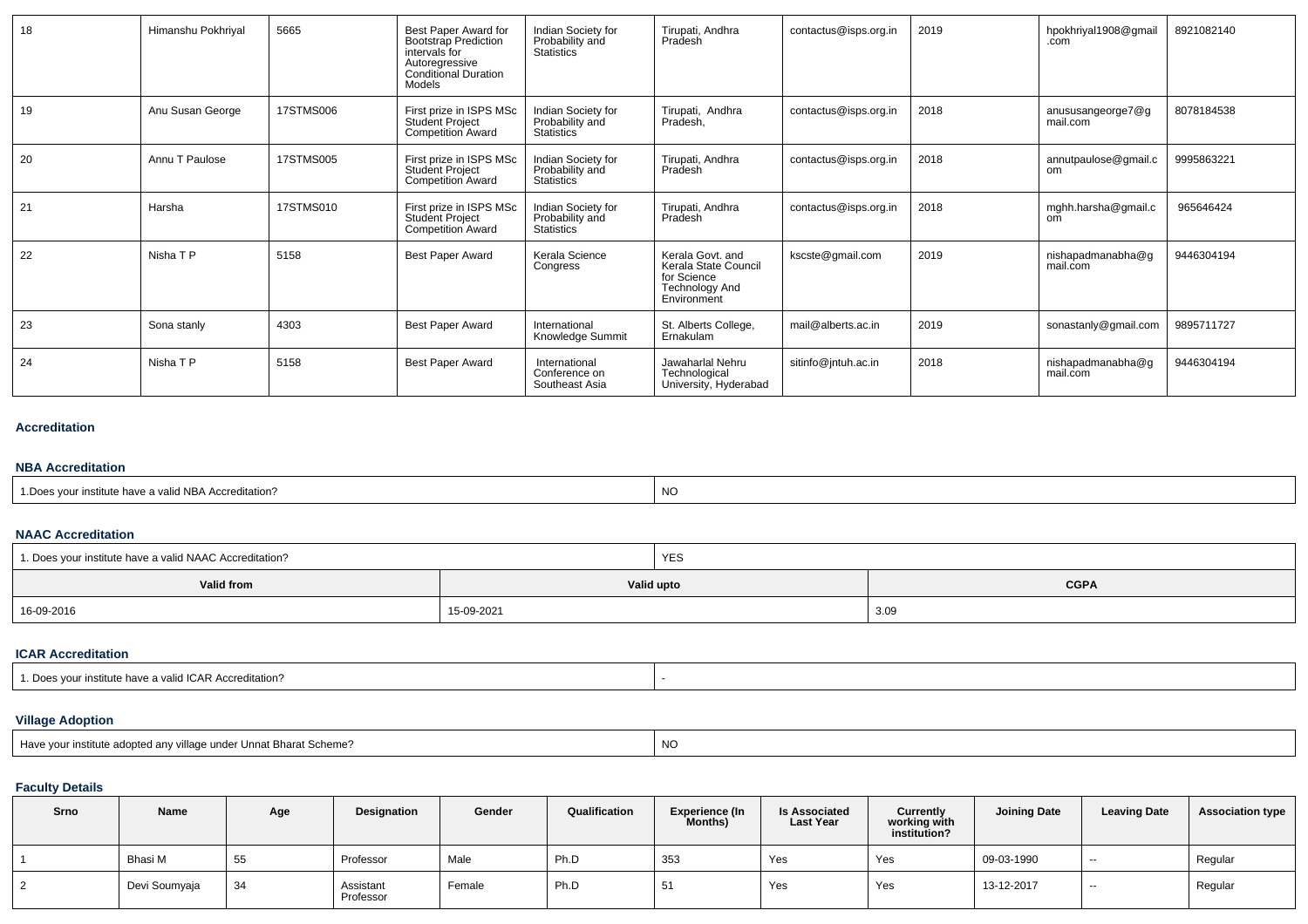| 3              | Jagathi Raj V P           | 55 | Professor              | Male   | Ph.D       | 350 | Yes | Yes | 26-04-2001 | $\overline{\phantom{a}}$ | Regular |
|----------------|---------------------------|----|------------------------|--------|------------|-----|-----|-----|------------|--------------------------|---------|
| 4              | Manoj Edward              | 50 | Professor              | Male   | Ph.D       | 250 | Yes | Yes | 21-08-2001 | $\overline{\phantom{a}}$ | Regular |
| 5              | Manu Melwin Joy           | 35 | Assistant<br>Professor | Male   | Ph.D       | 19  | Yes | Yes | 24-11-2017 | $\overline{\phantom{a}}$ | Regular |
| 6              | Mavoothu D                | 51 | Professor              | Male   | Ph.D       | 315 | Yes | Yes | 03-11-1993 | $\ddotsc$                | Regular |
| $\overline{7}$ | Rajitha Kumar S           | 55 | Professor              | Male   | Ph.D       | 255 | Yes | Yes | 14-06-2006 | $\overline{\phantom{a}}$ | Regular |
| 8              | Sam Thomas                | 49 | Professor              | Male   | Ph.D       | 243 | Yes | Yes | 28-04-1999 | $\overline{\phantom{a}}$ | Regular |
| 9              | Sangeetha K<br>Prathap    | 44 | Assistant<br>Professor | Female | Ph.D       | 66  | Yes | Yes | 22-02-2016 | $\overline{\phantom{a}}$ | Regular |
| 10             | Santhosh Kumar P<br>K     | 40 | Assistant<br>Professor | Male   | Ph.D       | 113 | Yes | Yes | 16-08-2017 | $\overline{\phantom{a}}$ | Regular |
| 11             | Santhosh Kumar S          | 50 | Professor              | Male   | Ph.D       | 270 | Yes | Yes | 11-01-2017 | $\sim$                   | Regular |
| 12             | Zakkariya K A             | 48 | Professor              | Male   | Ph.D       | 251 | Yes | Yes | 14-07-2000 | $\sim$                   | Regular |
| 13             | Aneesh V Pillai           | 35 | Assistant<br>Professor | Male   | Ph.D       | 59  | Yes | Yes | 30-08-2014 | $\overline{\phantom{a}}$ | Regular |
| 14             | Arathi Ashok              | 33 | Assistant<br>Professor | Female | <b>LLM</b> | 58  | Yes | Yes | 29-08-2014 | $\overline{\phantom{a}}$ | Regular |
| 15             | Binu Mole K               | 45 | Assistant<br>Professor | Female | Ph.D       | 94  | Yes | Yes | 30-08-2014 | $\overline{\phantom{a}}$ | Regular |
| 16             | Harigovind P C            | 35 | Assistant<br>Professor | Male   | <b>LLM</b> | 59  | Yes | Yes | 26-08-2014 | $\overline{\phantom{a}}$ | Regular |
| 17             | Harisankar K S            | 37 | Assistant<br>Professor | Male   | <b>LLM</b> | 30  | Yes | Yes | 11-12-2017 | $\overline{\phantom{a}}$ | Regular |
| 18             | Induraj V R               | 39 | Assistant<br>Professor | Male   | <b>LLM</b> | 59  | Yes | Yes | 27-08-2014 | $\overline{\phantom{a}}$ | Regular |
| 19             | Jean Vinitha Peter        | 46 | Assistant<br>Professor | Female | <b>LLM</b> | 58  | Yes | Yes | 01-09-2014 | $\overline{\phantom{a}}$ | Regular |
| 20             | Naveen S                  | 38 | Assistant<br>Professor | Male   | <b>LLM</b> | 55  | Yes | Yes | 10-12-2014 | $\overline{\phantom{a}}$ | Regular |
| 21             | Nemat Sheereen<br>S       | 45 | Assistant<br>Professor | Female | Ph.D       | 58  | Yes | Yes | 26-09-2014 | $\overline{\phantom{a}}$ | Regular |
| 22             | Preetha <sub>S</sub>      | 38 | Assistant<br>Professor | Female | Ph.D       | 59  | Yes | Yes | 28-08-2014 | $\overline{\phantom{a}}$ | Regular |
| 23             | Seema P S                 | 47 | Associate<br>Professor | Female | Ph.D       | 234 | Yes | Yes | 07-01-2000 | $\overline{\phantom{a}}$ | Regular |
| 24             | Sreejith S                | 34 | Assistant<br>Professor | Male   | Ph.D       | 59  | Yes | Yes | 04-09-2014 | $\overline{\phantom{a}}$ | Regular |
| 25             | Vani Kesari A             | 45 | Assistant<br>Professor | Female | Ph.D       | 150 | Yes | Yes | 31-12-2008 | $\overline{\phantom{a}}$ | Regular |
| 26             | G Santhosh<br>Kumar       | 47 | Professor              | Male   | Ph.D       | 216 | Yes | Yes | 19-03-2001 | $\overline{\phantom{a}}$ | Regular |
| 27             | Rajeev Kumar K            | 63 | Professor              | Male   | Ph.D       | 360 | Yes | Yes | 21-04-1999 | $\sim$                   | Regular |
| 28             | Sunil K<br>Narayanankutty | 56 | Professor              | Male   | Ph.D       | 348 | Yes | Yes | 02-07-1990 | $\overline{\phantom{a}}$ | Regular |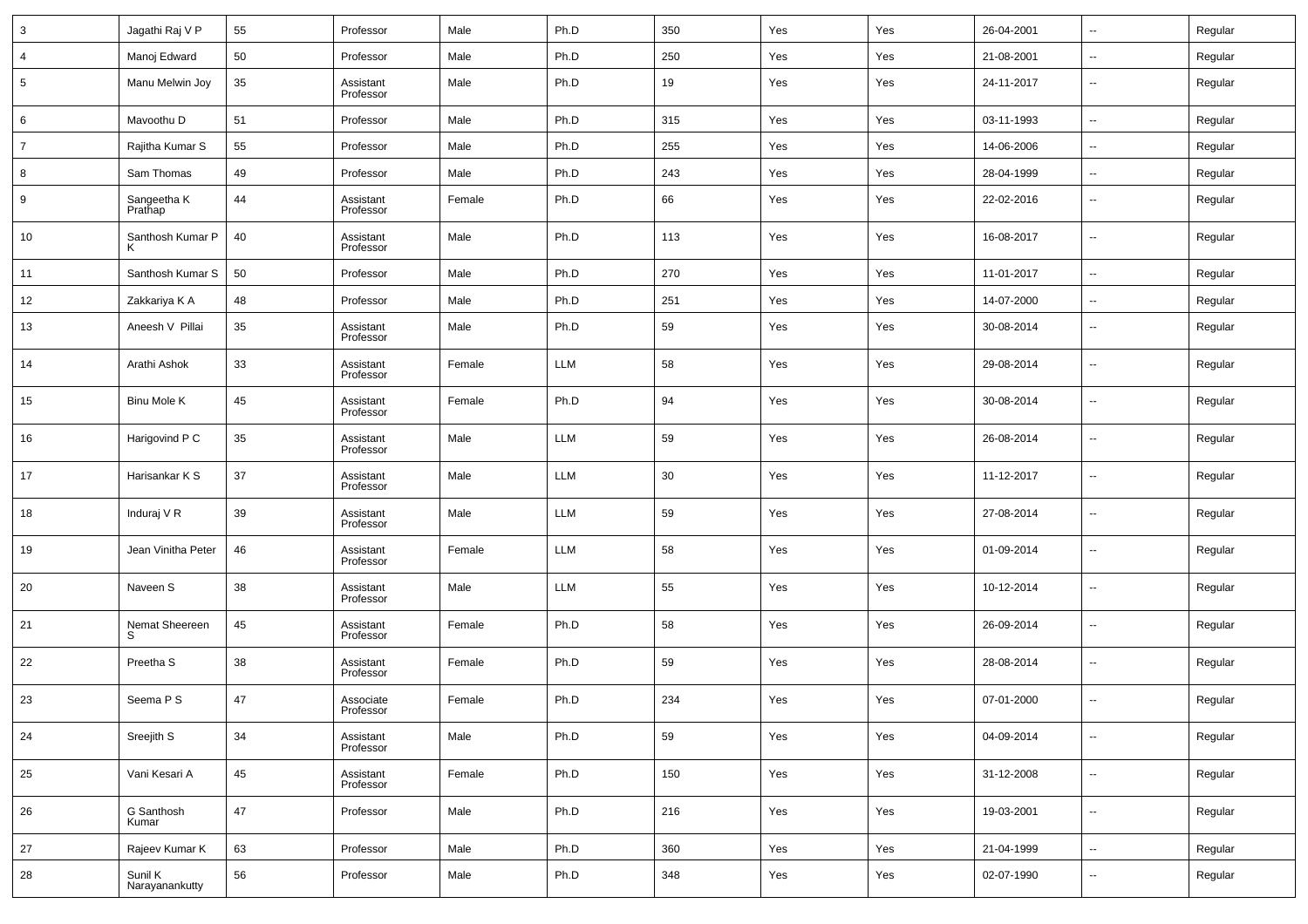| 29 | Sheenu Thomas                          | 50 | Professor              | Female | Ph.D | 216 | Yes | Yes | 26-03-2001 | $\sim$                   | Regular |
|----|----------------------------------------|----|------------------------|--------|------|-----|-----|-----|------------|--------------------------|---------|
| 30 | Krishnapillai Girish<br>Kumar          | 57 | Professor              | Male   | Ph.D | 360 | Yes | Yes | 11-04-1999 | $\overline{\phantom{a}}$ | Regular |
| 31 | Balakrishna N                          | 56 | Professor              | Male   | Ph.D | 336 | Yes | Yes | 18-04-1992 | $\overline{\phantom{a}}$ | Regular |
| 32 | Sukumarannair<br>Muraleedharan<br>Nair | 59 | Associate<br>Professor | Male   | Ph.D | 315 | Yes | No  | 18-04-1992 | 31-05-2019               | Regular |
| 33 | Mini Sekharan                          | 46 | Assistant<br>Professor | Female | Ph.D | 158 | Yes | Yes | 29-08-2006 | $\sim$                   | Regular |
| 34 | Anand M                                | 49 | Assistant<br>Professor | Male   | Ph.D | 191 | Yes | Yes | 11-05-2003 | $\overline{\phantom{a}}$ | Regular |
| 35 | SHIBU A V                              | 49 | Assistant<br>Professor | Male   | Ph.D | 48  | Yes | Yes | 07-08-2015 | $\overline{\phantom{a}}$ | Regular |
| 36 | Sabu M K                               | 52 | Associate<br>Professor | Male   | Ph.D | 108 | Yes | Yes | 23-12-2016 | $\overline{\phantom{a}}$ | Regular |
| 37 | Priya Rose T                           | 34 | Assistant<br>Professor | Female | Ph.D | 76  | Yes | Yes | 02-03-2016 | $\overline{\phantom{a}}$ | Regular |
| 38 | A S Jereesh                            | 34 | Assistant<br>Professor | Male   | Ph.D | 61  | Yes | Yes | 01-10-2015 | $\overline{\phantom{a}}$ | Regular |
| 39 | Madhusoodanan K<br>N                   | 58 | Professor              | Male   | Ph.D | 300 | Yes | Yes | 01-07-1995 | $\overline{\phantom{a}}$ | Regular |
| 40 | Sailaja G S                            | 44 | Associate<br>Professor | Female | Ph.D | 64  | Yes | Yes | 31-07-2015 | $\overline{\phantom{a}}$ | Regular |
| 41 | Kailasnath<br>Madanan                  | 46 | Professor              | Male   | Ph.D | 216 | Yes | Yes | 26-03-2001 | $\overline{\phantom{a}}$ | Regular |
| 42 | RAJESH P NAIR                          | 38 | Assistant<br>Professor | Male   | Ph.D | 49  | Yes | Yes | 27-07-2015 | $\overline{\phantom{a}}$ | Regular |
| 43 | Ajith Vengalloor                       | 44 | Assistant<br>Professor | Male   | Ph.D | 51  | Yes | Yes | 06-08-2015 | $\overline{\phantom{a}}$ | Regular |
| 44 | Asha<br>Gopalakrishnan                 | 52 | Professor              | Female | Ph.D | 288 | Yes | Yes | 04-06-2001 | $\overline{\phantom{a}}$ | Regular |
| 45 | <b>Titus K Mathew</b>                  | 55 | Professor              | Male   | Ph.D | 276 | Yes | Yes | 09-01-2007 | $\overline{\phantom{a}}$ | Regular |
| 46 | Harikrishnan<br>Mahadevan              | 52 | Professor              | Male   | Ph.D | 298 | Yes | Yes | 26-09-2007 | $\overline{\phantom{a}}$ | Regular |
| 47 | N R Nisha                              | 46 | Assistant<br>Professor | Female | Ph.D | 56  | Yes | Yes | 27-02-2015 | $\overline{\phantom{a}}$ | Regular |
| 48 | Brinda Bala<br>Sreenivasan             | 47 | Assistant<br>Professor | Female | M.A  | 235 | Yes | Yes | 07-03-2000 | $\overline{\phantom{a}}$ | Regular |
| 49 | SABU <sub>S</sub>                      | 38 | Assistant<br>Professor | Male   | Ph.D | 49  | Yes | Yes | 09-07-2015 | $\overline{\phantom{a}}$ | Regular |
| 50 | Sreejesh S                             | 35 | Assistant<br>Professor | Male   | Ph.D | 66  | Yes | Yes | 09-12-2015 | $\sim$                   | Regular |
| 51 | Pramod Gopinath                        | 47 | Professor              | Male   | Ph.D | 204 | Yes | Yes | 04-03-2016 | $\overline{\phantom{a}}$ | Regular |
| 52 | <b>Bijoy Antony Jose</b>               | 36 | Assistant<br>Professor | Male   | Ph.D | 116 | Yes | Yes | 10-08-2015 | $\overline{\phantom{a}}$ | Regular |
| 53 | Honey John                             | 48 | Professor              | Female | Ph.D | 264 | Yes | Yes | 01-08-2015 | $\overline{\phantom{a}}$ | Regular |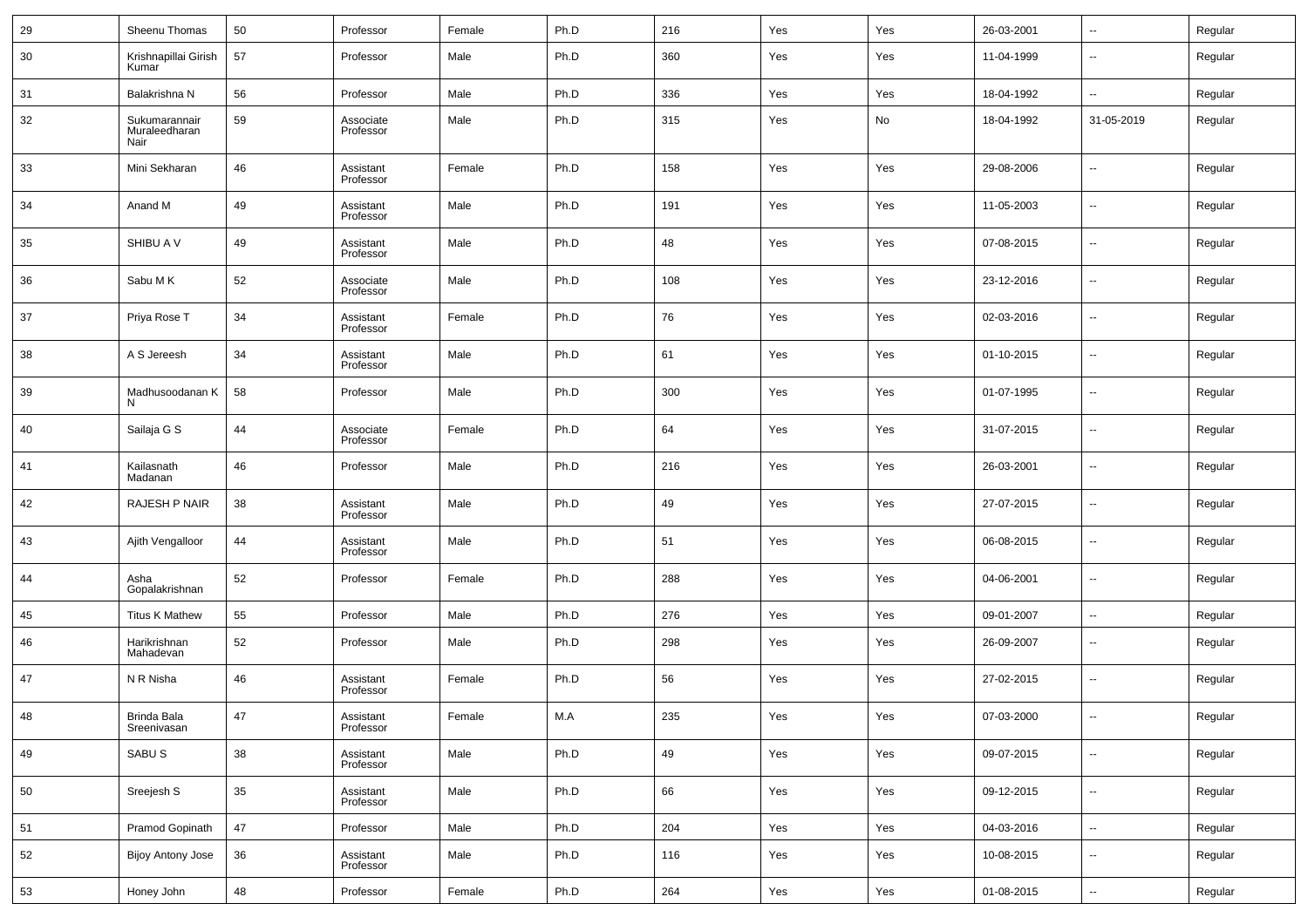| 54 | Mariamma Chacko                     | 58 | Professor              | Female | Ph.D   | 348 | Yes | Yes | 08-07-1990 | $\sim$                   | Regular |
|----|-------------------------------------|----|------------------------|--------|--------|-----|-----|-----|------------|--------------------------|---------|
| 55 | MURALEEDHARA<br>NKB                 | 56 | Assistant<br>Professor | Male   | M.Tech | 312 | Yes | Yes | 13-04-1992 | н.                       | Regular |
| 56 | Kiran Kumar V B                     | 35 | Assistant<br>Professor | Male   | Ph.D   | 51  | Yes | Yes | 24-07-2015 | $\sim$                   | Regular |
| 57 | Sankaran P G                        | 54 | Professor              | Male   | Ph.D   | 288 | Yes | Yes | 26-09-1997 | $\overline{\phantom{a}}$ | Regular |
| 58 | Raveendran<br>Sajeev                | 55 | Associate<br>Professor | Male   | Ph.D   | 297 | Yes | Yes | 20-03-2001 | $\sim$                   | Regular |
| 59 | A A Mohamed<br>Hatha                | 54 | Professor              | Male   | Ph.D   | 318 | Yes | Yes | 30-08-2006 | $\overline{\phantom{a}}$ | Regular |
| 60 | Kalarickal Aneesh<br>Narayanan      | 37 | Assistant<br>Professor | Male   | Ph.D   | 109 | Yes | Yes | 29-09-2015 | $\sim$                   | Regular |
| 61 | Pichan<br>Arunachalam               | 56 | Professor              | Male   | Ph.D   | 360 | Yes | Yes | 15-02-1989 | $\overline{\phantom{a}}$ | Regular |
| 62 | <b>BABUCA</b>                       | 57 | Professor              | Male   | Ph.D   | 348 | Yes | Yes | 11-10-1999 | $\overline{\phantom{a}}$ | Regular |
| 63 | Priyaja P                           | 44 | Assistant<br>Professor | Female | Ph.D   | 35  | Yes | Yes | 21-12-2016 | --                       | Regular |
| 64 | Satheesan K                         | 46 | Associate<br>Professor | Male   | Ph.D   | 48  | Yes | Yes | 05-03-2016 | --                       | Regular |
| 65 | Chandroth<br>Karuvandy<br>Aanandan  | 60 | Professor              | Male   | Ph.D   | 351 | Yes | Yes | 08-09-1990 | --                       | Regular |
| 66 | Abhitha K                           | 38 | Assistant<br>Professor | Female | Ph.D   | 131 | Yes | Yes | 28-07-2015 | $\overline{\phantom{a}}$ | Regular |
| 67 | Manoj Thomas<br>Issac               | 42 | Assistant<br>Professor | Male   | Ph.D   | 141 | Yes | Yes | 19-08-2015 | $\overline{\phantom{a}}$ | Regular |
| 68 | <b>MALATHY S</b>                    | 43 | Assistant<br>Professor | Female | M.Tech | 204 | Yes | Yes | 28-04-2003 | $\sim$                   | Regular |
| 69 | Ambily A A                          | 34 | Assistant<br>Professor | Female | Ph.D   | 51  | Yes | Yes | 03-08-2015 | $\overline{\phantom{a}}$ | Regular |
| 70 | Rajesh G                            | 48 | Associate<br>Professor | Male   | Ph.D   | 252 | Yes | Yes | 05-08-2015 | $\overline{\phantom{a}}$ | Regular |
| 71 | Sivasankaran<br>Bijoy Nandan        | 55 | Professor              | Male   | Ph.D   | 324 | Yes | Yes | 09-11-2006 | $\overline{\phantom{a}}$ | Regular |
| 72 | Krishnan Ajitha                     | 55 | Professor              | Female | Ph.D   | 300 | Yes | Yes | 10-04-2006 | $\overline{\phantom{a}}$ | Regular |
| 73 | V Sivanandan<br>Achari              | 52 | Associate<br>Professor | Male   | Ph.D   | 269 | Yes | Yes | 23-03-2001 | --                       | Regular |
| 74 | VALSAMMA<br>JOSEPH                  | 49 | Associate<br>Professor | Female | Ph.D   | 132 | Yes | Yes | 25-08-2008 | $\sim$                   | Regular |
| 75 | Swapna P Antony                     | 37 | Assistant<br>Professor | Female | Ph.D   | 51  | Yes | Yes | 03-01-2017 | $\sim$                   | Regular |
| 76 | Mujeeb A                            | 48 | Professor              | Male   | Ph.D   | 300 | Yes | Yes | 03-07-2003 | $\overline{\phantom{a}}$ | Regular |
| 77 | Supriya<br>Menonkattil<br>Hariharan | 52 | Professor              | Female | Ph.D   | 252 | Yes | Yes | 01-07-1999 | н.                       | Regular |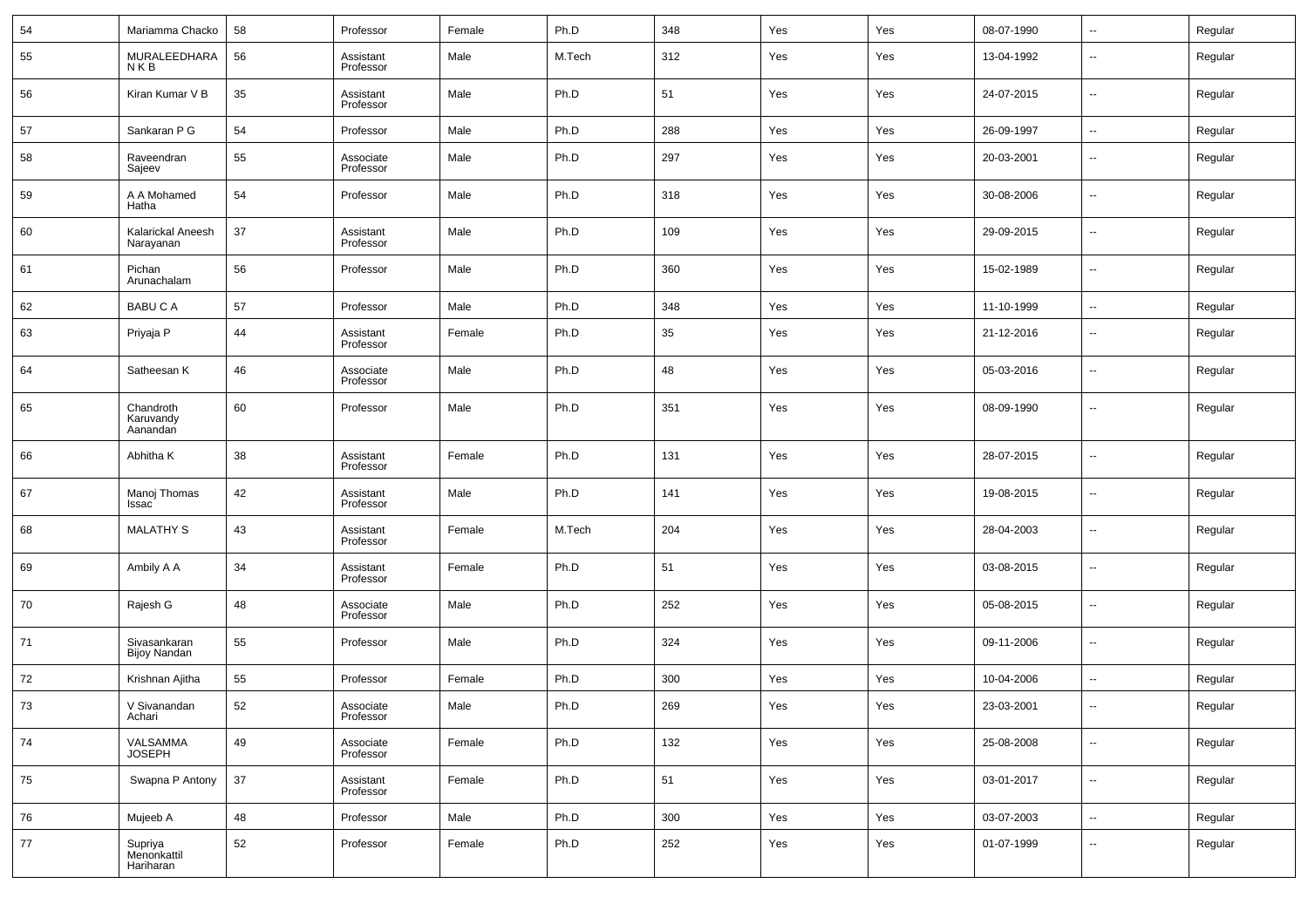| 78  | Jinu Jacob George                 | 40 | Assistant<br>Professor | Male   | Ph.D   | 50  | Yes | Yes | 07-08-2015 | $\overline{\phantom{a}}$ | Regular |
|-----|-----------------------------------|----|------------------------|--------|--------|-----|-----|-----|------------|--------------------------|---------|
| 79  | Sivaprasad K                      | 53 | Professor              | Male   | Ph.D   | 366 | Yes | Yes | 27-06-1986 | ш.                       | Regular |
| 80  | <b>MITHUN</b><br><b>HARIDASTP</b> | 31 | Assistant<br>Professor | Male   | M.Tech | 47  | Yes | Yes | 30-09-2015 | $\sim$                   | Regular |
| 81  | Krishnapillai<br>Sreekumar        | 57 | Professor              | Male   | Ph.D   | 360 | Yes | Yes | 06-11-1999 | ш.                       | Regular |
| 82  | P G Romeo                         | 58 | Professor              | Male   | Ph.D   | 104 | Yes | Yes | 14-02-2011 | $\sim$                   | Regular |
| 83  | Jayaraj M K                       | 57 | Professor              | Male   | Ph.D   | 385 | Yes | Yes | 08-07-1992 | --                       | Regular |
| 84  | Ajayakumar P                      | 45 | Assistant<br>Professor | Male   | Ph.D   | 56  | Yes | Yes | 12-02-2015 | --                       | Regular |
| 85  | Raman<br>Sasidharan               | 58 | Professor              | Male   | Ph.D   | 367 | Yes | Yes | 07-01-2000 | --                       | Regular |
| 86  | Manoj PK                          | 49 | Assistant<br>Professor | Male   | Ph.D   | 303 | Yes | Yes | 03-01-2004 | --                       | Regular |
| 87  | Manu Vaishakh                     | 35 | Assistant<br>Professor | Male   | Ph.D   | 60  | Yes | Yes | 23-02-2016 | --                       | Regular |
| 88  | Lekshmy P R                       | 31 | Assistant<br>Professor | Female | Ph.D   | 48  | Yes | Yes | 24-02-2016 | --                       | Regular |
| 89  | Anantharao<br>Sreekumar           | 56 | Professor              | Male   | Ph.D   | 312 | Yes | Yes | 01-06-1999 | --                       | Regular |
| 90  | Johny Issac                       | 57 | Associate<br>Professor | Male   | Ph.D   | 324 | Yes | Yes | 21-04-1999 | --                       | Regular |
| 91  | Prasanth<br>Raghavan              | 43 | Associate<br>Professor | Male   | Ph.D   | 147 | Yes | Yes | 10-08-2015 | --                       | Regular |
| 92  | Sudheer C B                       | 58 | Associate<br>Professor | Male   | Ph.D   | 300 | Yes | Yes | 17-03-2001 | --                       | Regular |
| 93  | RATHEESH P M                      | 41 | Assistant<br>Professor | Male   | M.Tech | 192 | Yes | Yes | 02-09-2015 | --                       | Regular |
| 94  | Junaid Bushiri M                  | 51 | Professor              | Male   | Ph.D   | 157 | Yes | Yes | 29-09-2006 | --                       | Regular |
| 95  | Madhu V                           | 51 | Assistant<br>Professor | Male   | Ph.D   | 156 | Yes | Yes | 05-10-2006 | --                       | Regular |
| 96  | Vanaja<br>Karthyayaniamma         | 59 | Professor              | Female | Ph.D   | 373 | Yes | Yes | 16-03-1998 | --                       | Regular |
| 97  | BABY<br>CHAKRAPANI                | 56 | Associate<br>Professor | Male   | M.Sc.  | 349 | Yes | Yes | 07-02-1990 | $\overline{a}$           | Regular |
| 98  | Muhammed<br>Rishad K P            | 33 | Assistant<br>Professor | Male   | M.Sc.  | 36  | Yes | Yes | 24-02-2016 | н.                       | Regular |
| 99  | Balakrishnan<br>Kannan            | 59 | Professor              | Female | Ph.D   | 324 | Yes | Yes | 15-02-1999 | $\sim$                   | Regular |
| 100 | James Kurian                      | 59 | Professor              | Male   | Ph.D   | 312 | Yes | Yes | 15-09-1992 | $\sim$                   | Regular |
| 101 | Jayalatha<br>Gopalakrishnan G     | 44 | Assistant<br>Professor | Female | Ph.D   | 204 | Yes | Yes | 14-07-2004 | $\overline{\phantom{a}}$ | Regular |
| 102 | Mathiazhagan A                    | 50 | Professor              | Male   | Ph.D   | 282 | Yes | Yes | 22-09-1994 | $\overline{\phantom{a}}$ | Regular |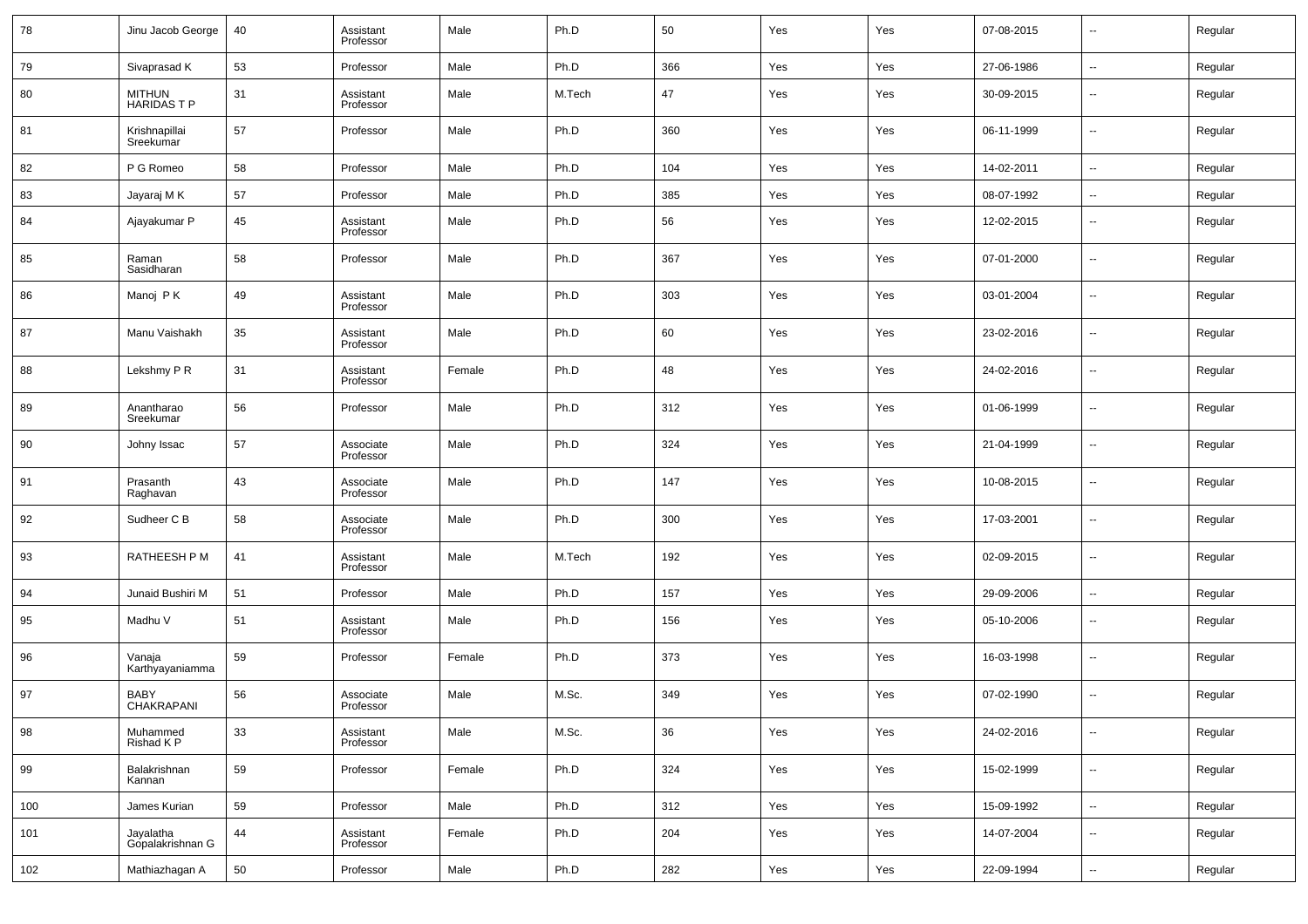| 103 | <b>ARUN A</b><br><b>BALAKRISHNAN</b>        | 31 | Assistant<br>Professor | Male   | M.Tech | 49  | Yes | Yes | 31-07-2015 | $\overline{\phantom{a}}$ | Regular |
|-----|---------------------------------------------|----|------------------------|--------|--------|-----|-----|-----|------------|--------------------------|---------|
| 104 | Sabura Begum                                | 51 | Professor              | Female | Ph.D   | 300 | Yes | Yes | 26-03-2001 | $\overline{\phantom{a}}$ | Regular |
| 105 | Noufal A                                    | 36 | Assistant<br>Professor | Male   | Ph.D   | 51  | Yes | Yes | 19-08-2015 | $\sim$                   | Regular |
| 106 | Sunoj S M                                   | 47 | Professor              | Male   | Ph.D   | 252 | Yes | Yes | 28-03-2001 | $\overline{\phantom{a}}$ | Regular |
| 107 | Saji Parolil Kuttan                         | 48 | Assistant<br>Professor | Male   | Ph.D   | 227 | Yes | Yes | 31-10-2000 | $\sim$                   | Regular |
| 108 | Rosamma Philip                              | 60 | Professor              | Female | Ph.D   | 360 | Yes | Yes | 13-04-1992 | $\overline{\phantom{a}}$ | Regular |
| 109 | Girish Kumar<br>Kunhangadan<br>Kunhikkannan | 37 | Assistant<br>Professor | Male   | Ph.D   | 81  | Yes | Yes | 29-09-2015 | $\sim$                   | Regular |
| 110 | Sukumarapillai<br>Harikumar                 | 61 | Professor              | Male   | Ph.D   | 384 | Yes | Yes | 30-12-2006 | $\overline{\phantom{a}}$ | Regular |
| 111 | Jyothis V                                   | 35 | Assistant<br>Professor | Male   | M.Tech | 43  | Yes | Yes | 09-12-2015 | $\overline{\phantom{a}}$ | Regular |
| 112 | Padmakumar K B                              | 44 | Assistant<br>Professor | Male   | Ph.D   | 35  | Yes | Yes | 21-12-2016 | $\sim$                   | Regular |
| 113 | Abhilash S                                  | 40 | Assistant<br>Professor | Male   | Ph.D   | 48  | Yes | Yes | 31-03-2016 | $\overline{\phantom{a}}$ | Regular |
| 114 | Idicula Sumam<br>Mary                       | 58 | Professor              | Female | Ph.D   | 360 | Yes | Yes | 23-11-1987 | $\sim$                   | Regular |
| 115 | Stephen<br>Rodrigues                        | 60 | Professor              | Male   | Ph.D   | 444 | Yes | Yes | 20-05-1999 | $\sim$                   | Regular |
| 116 | Thomas Kurian                               | 58 | Professor              | Male   | Ph.D   | 379 | Yes | Yes | 14-07-2004 | $\sim$                   | Regular |
| 117 | ROY V PAUL                                  | 56 | Associate<br>Professor | Male   | M.Tech | 247 | Yes | Yes | 01-06-1999 | $\sim$                   | Regular |
| 118 | Manoj<br>Narayanapillai                     | 48 | Associate<br>Professor | Male   | Ph.D   | 204 | Yes | Yes | 10-03-2000 | ш,                       | Regular |
| 119 | Sarita Ganapathy<br><b>Bhat</b>             | 52 | Professor              | Female | Ph.D   | 240 | Yes | Yes | 06-01-1999 | $\sim$                   | Regular |
| 120 | James K C                                   | 53 | Professor              | Male   | Ph.D   | 348 | Yes | Yes | 30-03-2001 | ш,                       | Regular |
| 121 | Chenicherry<br>House Sujatha                | 59 | Professor              | Female | Ph.D   | 259 | Yes | Yes | 16-03-2001 | --                       | Regular |
| 122 | Aneykutty Joseph                            | 58 | Professor              | Female | Ph.D   | 343 | Yes | Yes | 25-09-2006 | ш,                       | Regular |
| 123 | Rajathy<br>Sivalingam                       | 57 | Professor              | Female | Ph.D   | 334 | Yes | Yes | 24-04-1992 | $\overline{\phantom{a}}$ | Regular |
| 124 | SAJEEVAN T P                                | 43 | Assistant<br>Professor | Male   | Ph.D   | 132 | Yes | Yes | 23-07-2010 | ω,                       | Regular |
| 125 | Judy M V                                    | 41 | Associate<br>Professor | Female | Ph.D   | 84  | Yes | Yes | 21-12-2016 | ω,                       | Regular |
| 126 | Saji K J                                    | 39 | Assistant<br>Professor | Male   | Ph.D   | 120 | Yes | Yes | 05-03-2016 | ٠.                       | Regular |
| 127 | Madhu S Nair                                | 40 | Associate<br>Professor | Male   | Ph.D   | 193 | Yes | Yes | 03-05-2018 | ٠.                       | Regular |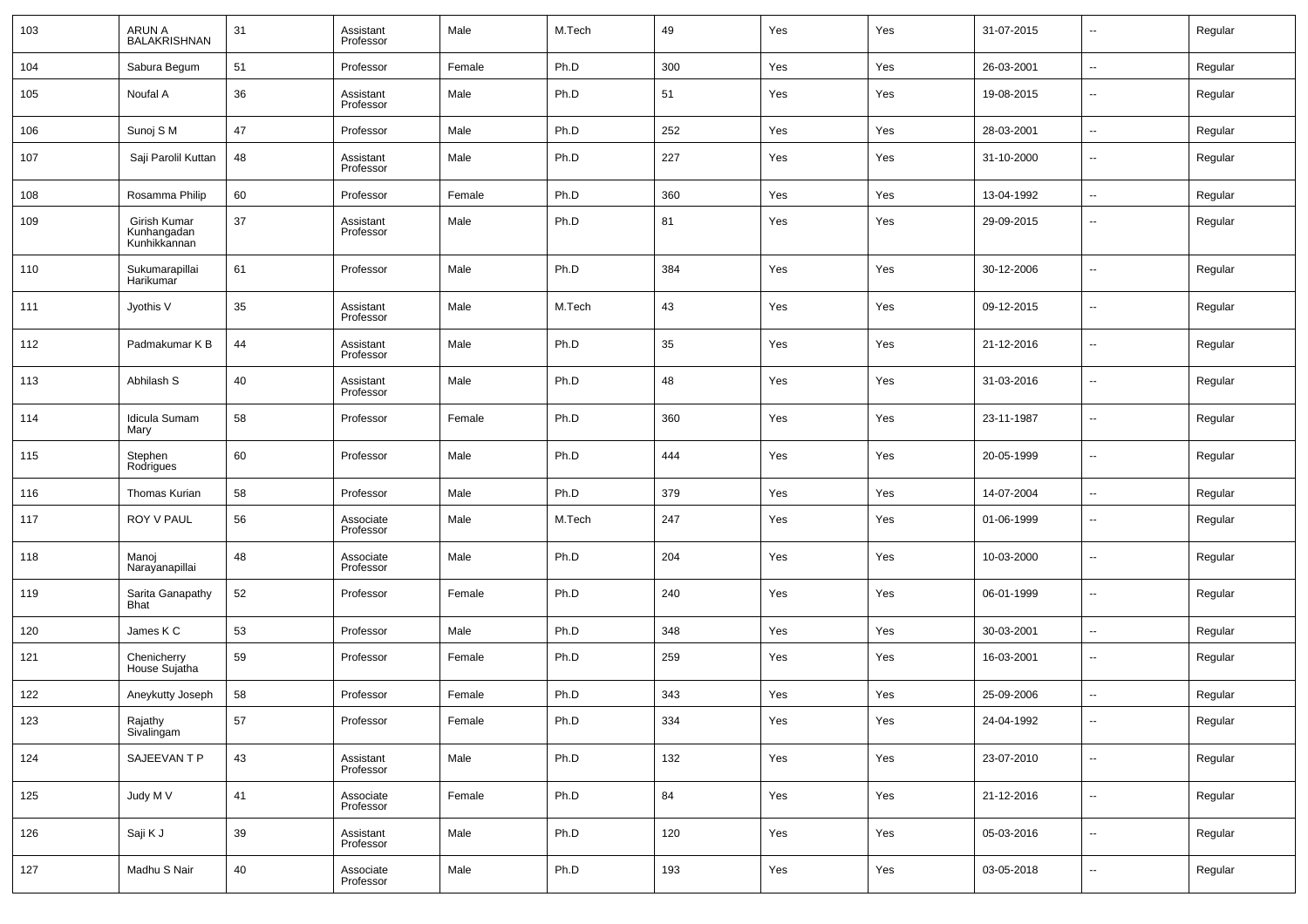| 128 | Irshad MR                  | 33 | Assistant<br>Professor | Male   | Ph.D   | 43  | Yes | Yes | 04-10-2017 | $\overline{\phantom{a}}$ | Regular |
|-----|----------------------------|----|------------------------|--------|--------|-----|-----|-----|------------|--------------------------|---------|
| 129 | Jayesh<br>Puthumana        | 38 | Assistant<br>Professor | Male   | Ph.D   | 24  | Yes | Yes | 24-11-2017 | $\overline{\phantom{a}}$ | Regular |
| 130 | Shibin S P                 | 30 | Assistant<br>Professor | Male   | M.Tech | 23  | Yes | Yes | 30-11-2017 | $\overline{\phantom{a}}$ | Regular |
| 131 | <b>Charles Jose</b>        | 33 | Assistant<br>Professor | Male   | Ph.D   | 49  | Yes | Yes | 23-08-2017 | $\overline{\phantom{a}}$ | Regular |
| 132 | Asha A S                   | 39 | Assistant<br>Professor | Female | Ph.D   | 137 | Yes | Yes | 05-07-2017 | $\overline{\phantom{a}}$ | Regular |
| 133 | Deepthi Das<br>Krishna     | 40 | Assistant<br>Professor | Female | Ph.D   | 156 | Yes | Yes | 28-03-2018 | $\overline{\phantom{a}}$ | Regular |
| 134 | <b>Tripti S Warrier</b>    | 38 | Assistant<br>Professor | Female | Ph.D   | 69  | Yes | Yes | 28-03-2018 | $\overline{\phantom{a}}$ | Regular |
| 135 | Ratheesh Kumar<br>R T      | 35 | Assistant<br>Professor | Male   | Ph.D   | 18  | Yes | Yes | 03-05-2018 | $\overline{\phantom{a}}$ | Regular |
| 136 | Ratheesh Kumar<br>c s      | 37 | Assistant<br>Professor | Male   | Ph.D   | 70  | Yes | Yes | 02-03-2018 | $\overline{\phantom{a}}$ | Regular |
| 137 | Nalesh S                   | 37 | Assistant<br>Professor | Male   | Ph.D   | 126 | Yes | Yes | 28-03-2018 | $\overline{\phantom{a}}$ | Regular |
| 138 | Kumari V Y Vidhu           | 36 | Assistant<br>Professor | Female | M.Tech | 78  | Yes | Yes | 28-03-2018 | $\overline{\phantom{a}}$ | Regular |
| 139 | Mohanan P V                | 56 | Assistant<br>Professor | Male   | Ph.D   | 237 | Yes | Yes | 30-10-1999 | $\overline{\phantom{a}}$ | Regular |
| 140 | Baby Chakrapani            | 39 | Assistant<br>Professor | Male   | Ph.D   | 47  | Yes | Yes | 06-08-2015 | $\overline{\phantom{a}}$ | Regular |
| 141 | <b>Philip Samuel</b>       | 50 | Professor              | Male   | Ph.D   | 240 | Yes | Yes | 01-06-1999 | $\overline{\phantom{a}}$ | Regular |
| 142 | Sasi Gopalan               | 52 | Professor              | Male   | Ph.D   | 198 | Yes | Yes | 07-01-2003 | $\overline{\phantom{a}}$ | Regular |
| 143 | Kala R                     | 42 | Assistant<br>Professor | Female | Ph.D   | 23  | Yes | Yes | 07-08-2017 | $\overline{\phantom{a}}$ | Regular |
| 144 | Leena R                    | 37 | Assistant<br>Professor | Female | Ph.D   | 23  | Yes | Yes | 17-08-2017 | $\overline{\phantom{a}}$ | Regular |
| 145 | Sebastian Nybin<br>Remello | 30 | Assistant<br>Professor | Male   | Ph.D   | 24  | Yes | Yes | 31-07-2017 | $\sim$                   | Regular |
| 146 | Suja Haridas               | 43 | Assistant<br>Professor | Female | Ph.D   | 23  | Yes | Yes | 09-08-2017 | $\overline{\phantom{a}}$ | Regular |
| 147 | Susmita De                 | 38 | Assistant<br>Professor | Female | Ph.D   | 23  | Yes | Yes | 03-08-2017 | $\overline{\phantom{a}}$ | Regular |
| 148 | Midhun M                   | 31 | Assistant<br>Professor | Male   | Ph.D   | 17  | Yes | Yes | 13-02-2018 | $\overline{\phantom{a}}$ | Regular |
| 149 | Habeeb Rahman<br>ĸ         | 32 | Assistant<br>Professor | Male   | Ph.D   | 33  | Yes | Yes | 21-10-2016 | $\overline{\phantom{a}}$ | Regular |
| 150 | Reju V G                   | 49 | Associate<br>Professor | Male   | Ph.D   | 288 | Yes | Yes | 10-05-2018 | $\overline{\phantom{a}}$ | Regular |
| 151 | Sunil P S                  | 45 | Associate<br>Professor | Male   | Ph.D   | 60  | Yes | Yes | 04-05-2018 | ۰.                       | Regular |